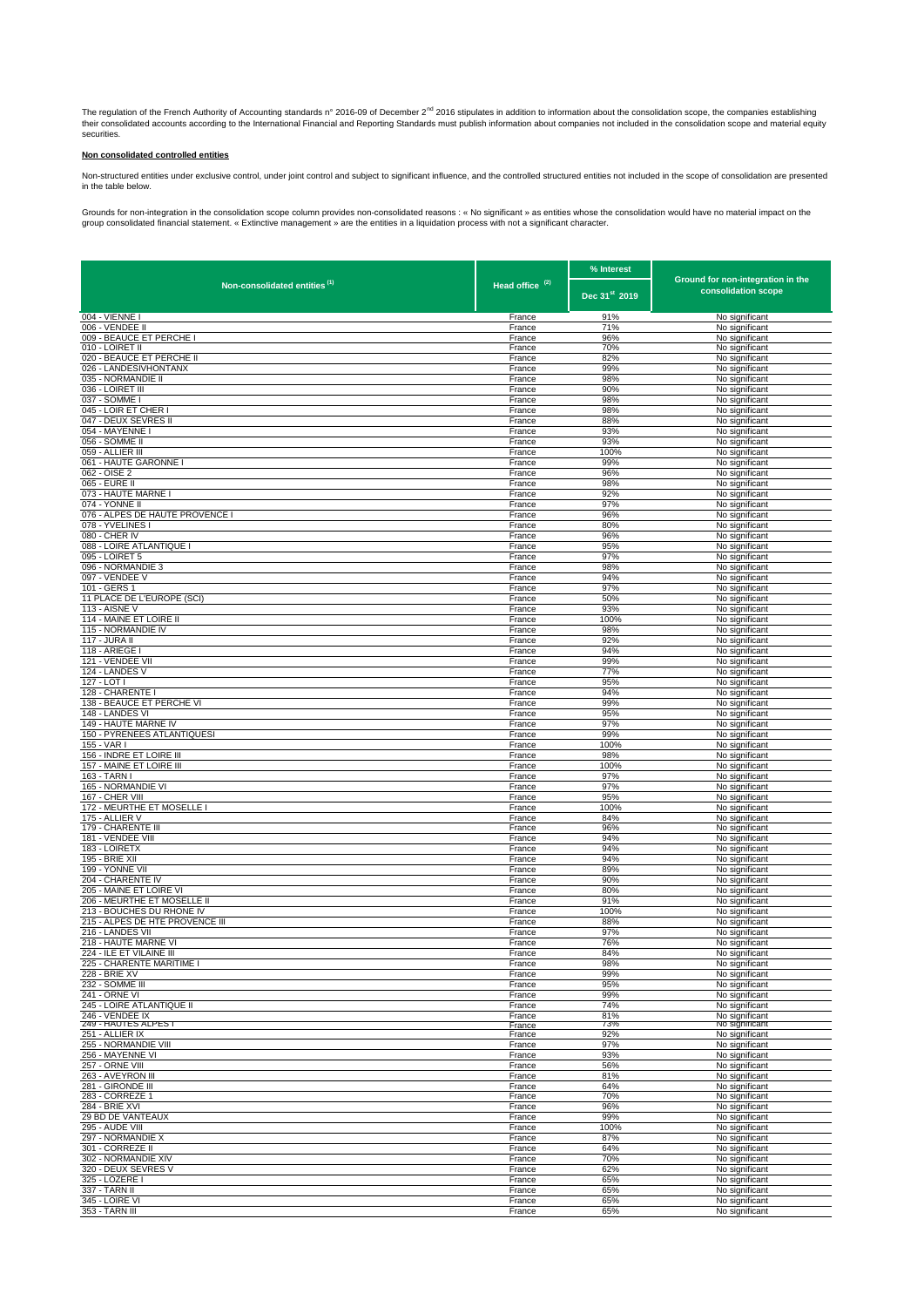|                                                                                                    |                            | % Interest                |                                                          |
|----------------------------------------------------------------------------------------------------|----------------------------|---------------------------|----------------------------------------------------------|
| Non-consolidated entities <sup>(1)</sup>                                                           | Head office <sup>(2)</sup> | Dec 31 <sup>st</sup> 2019 | Ground for non-integration in the<br>consolidation scope |
| 355 - AUDE VI                                                                                      | France                     | 65%                       | No significant                                           |
| 365 - NIEVRE XI<br>366 - TARN IV                                                                   | France<br>France           | 65%<br>61%                | No significant<br>No significant                         |
| 369 - SAONE ET LOIRE XI                                                                            | France                     | 65%                       | No significant                                           |
| 379 - LOT ET GARONNE I                                                                             | France                     | 55%                       | No significant                                           |
| 389 - HAUTE GARONNE IV<br>419 - MAYENNE VIII                                                       | France<br>France           | 63%<br>99%                | No significant<br>No significant                         |
| 423 - NIEVRE XIII                                                                                  | France                     | 65%                       | No significant                                           |
| 424 - YONNE X<br>427 - MANCHE III                                                                  | France<br>France           | 52%<br>89%                | No significant<br>No significant                         |
| 432 - GERS 9                                                                                       | France                     | 65%                       | No significant                                           |
| 434 - GERS 10                                                                                      | France                     | 65%                       | No significant                                           |
| 435 - PYRENEES ATLANTIQUES 2<br>437 - HAUTE-GARONNE 6                                              | France<br>France           | 65%<br>65%                | No significant<br>No significant                         |
| 439 - GERS 11                                                                                      | France                     | 65%                       | No significant                                           |
| 441 - NORMANDIE 20<br>452 - HAUTE-GARONNE 5                                                        | France                     | 59%<br>70%                | No significant<br>No significant                         |
| 468 - LIEUJEAN GUITEY                                                                              | France<br>France           | 100%                      | No significant                                           |
| 482 - LA BAUME                                                                                     | France                     | 94%                       | No significant                                           |
| A2P DONZERE<br>ABC GESTION                                                                         | France<br>France           | 51%<br>100%               | No significant<br>No significant                         |
| <b>ACTICAM</b>                                                                                     | France                     | 100%                      | No significant                                           |
| ACTICCIA VIE 90 N 8<br>ACTICCIA VIE 90 N5                                                          | France<br>France           | 100%<br>100%              | No significant<br>No significant                         |
| ACTICCIA VIE 90 N7 C                                                                               | France                     | 100%                      | No significant                                           |
| <b>ACTIF'INVEST</b>                                                                                | France                     | 100%                      | No significant                                           |
| ADELA<br><b>ADICAM</b>                                                                             | France<br>France           | 25%<br>100%               | No significant<br>No significant                         |
| ADIMMO                                                                                             | France                     | 100%                      | No significant                                           |
| AF BD EURO CORPORATE                                                                               | Luxembourg                 | 100%                      | No significant                                           |
| AFCASHUSD J2<br>AGRI 79                                                                            | Luxembourg<br>France       | 98%<br>26%                | No significant<br>No significant                         |
| AGRICULTURE DROMOISE                                                                               | France                     | 30%                       | No significant                                           |
| <b>AGRO INVEST</b><br>AIGLE AVIATION (SARL)                                                        | France<br>Luxembourg       | 27%<br>100%               | No significant<br>No significant                         |
| AIRDEVELOP                                                                                         | France                     | 28%                       | No significant                                           |
| ALAIN PUGLISI SAS                                                                                  | France                     | 100%                      | No significant                                           |
| ALBERT 1IER<br><b>ALDDO</b>                                                                        | France<br>France           | 99%<br>25%                | No significant<br>No significant                         |
| <b>ALLI DOMES</b>                                                                                  | France                     | 100%                      | No significant                                           |
| ALPHACAM<br>ALTERNATIVE FONCIÈRE (SAS)                                                             | France<br>France           | 100%<br>51%               | No significant<br>No significant                         |
| ALTERNATIVE FONCIERE SUD-OUEST                                                                     | France                     | 100%                      | No significant                                           |
| AMECA HOLDING                                                                                      | France                     | 25%                       | No significant                                           |
| AMUNDI ACTIONS OR P<br>AMUNDI ALTERNATIVE INVESTMENT IRELAND LTD                                   | France<br>Irelend          | 42%<br>70%                | No significant<br>No significant                         |
| AMUNDI ASSET MANAGEMENT AUSTRALIA LIMITED                                                          | Australia                  | 70%                       | No significant                                           |
| AMUNDI CANADA INC<br>AMUNDI EDR SELECTION                                                          | Canada                     | 70%                       | No significant                                           |
| AMUNDI ENERGY TRANSITION LUXEMBOURG SARL                                                           | France<br>Luxembourg       | 99%<br>70%                | No significant<br>No significant                         |
| AMUNDI FUNDS CONVERTIBLE GLOBAL                                                                    | Luxembourg                 | 100%                      | No significant                                           |
| AMUNDI FUNDS EQUITY JAPAN TARGET - AE<br>AMUNDI INVESTMENT ADVISORY (BEIJING) LIMITED              | Luxembourg<br>China        | 67%<br>70%                | No significant<br>No significant                         |
| AMUNDI INVESTMENT MAROC                                                                            | Morocco                    | 70%                       | No significant                                           |
| AMUNDI ISLAMIC MALAYSIA SDN BHD<br>AMUNDI KBI AQUA C                                               | Malaysia<br>France         | 70%<br>94%                | No significant                                           |
| AMUNDI MUTUAL FUND BROKERAGE SECURITIES (THAILAND) COMPANY LIMITED                                 | Thailand                   | 70%                       | No significant<br>No significant                         |
| AMUNDI PRIVATE DEBT FUNDS                                                                          | France                     | 44%                       | No significant                                           |
| AMUNDI PROTECT SOLIDAIRE<br>AMUNDI REAL ESTATE LUXEMBOURG SA                                       | France<br>Luxembourg       | 96%<br>70%                | No significant<br>No significant                         |
| AMUNDI TRANSITION ENERGETIQUE                                                                      | France                     | 42%                       | No significant                                           |
| AMUNDI TRANSMISSION IMMORILIER<br>AMUNDI-ACBA ASSET MANAGEMENT CJSC                                | Erance                     | 91%<br>36%                | No significant<br>No significant                         |
| AMUNDI-BD EURO INFLATION-XEC                                                                       | Armenia<br>Luxembourg      | 99%                       | No significant                                           |
| AMUNDI-EM MKT HRD CR B-IEURA                                                                       | Luxembourg                 | 86%                       | No significant                                           |
| AMUNDI-EMER MKT BL BD-MEURC<br>AMUNDI-EUR EQ GREEN IM-MEURC                                        | Luxembourg<br>Luxembourg   | 94%<br>100%               | No significant<br>No significant                         |
| AMUNDI-EURO H/Y S/T BD-IEADD                                                                       | Luxembourg                 | 100%                      | No significant                                           |
| AMUNDI-GL AGG BND-I EUR HADD                                                                       | Luxembourg                 | 53%                       | No significant                                           |
| AMUNDI-GLOBAL PRSP-M EUR C<br>AMUNDI-M/A CONS-M EUR C                                              | Luxembourg<br>Luxembourg   | 99%<br>100%               | No significant<br>No significant                         |
| ANATEC                                                                                             | France                     | 35%                       | No significant                                           |
| APEIRON ADVISORS SARL<br>APEIRON INVESTMENT SCA                                                    | Luxembourg<br>Luxembourg   | 100%<br>100%              | No significant<br>No significant                         |
| <b>APOTIKA</b>                                                                                     | France                     | 18%                       | No significant                                           |
| <b>AQUIT'IMMO</b>                                                                                  | France                     | 100%                      | No significant                                           |
| <b>ARBEL IMMOBILIER</b><br>ARCHERLANE                                                              | France<br>United Kingdom   | 100%<br>100%              | No significant<br>No significant                         |
| ARCHMORE SCSP-IN.DE.PL.II-S-F IV EUR                                                               | Luxembourg                 | 100%                      | No significant                                           |
| ARCHMORE-IN.DE.PL.II-S-F III EUR DIS<br><b>AREAF MANAGEMENT</b>                                    | Luxembourg                 | 100%<br>70%               | No significant                                           |
| ARGENCE DEVELOPPEMENT                                                                              | Luxembourg<br>France       | 100%                      | No significant<br>No significant                         |
| ARM (SAS)                                                                                          | France                     | 100%                      | No significant                                           |
| <b>ARPITAN</b><br><b>ARTIS</b>                                                                     | France<br>France           | 22%<br>35%                | No significant<br>No significant                         |
| ASS. DU CRÉDIT AGRICOLE MUTUEL POUR LA DIFFUS. DE LA FORMATION (D.I.F.C.A.M.)                      | France                     | 100%                      | No significant                                           |
| ASSERCAR                                                                                           | France                     | 51%                       | No significant                                           |
| ATALAYA<br>ATLANTIQUE VENDEE INNOVATION                                                            | France<br>France           | 51%<br>100%               | No significant<br>No significant                         |
| <b>ATLASNET</b>                                                                                    | Morocco                    | 31%                       | No significant                                           |
| AUXILIAIRE DE PROCEDURES ET DE NEGOCIATIONS IMMOBILIERES<br><b>BANCO BISEL SA (EN LIQUIDATION)</b> | France<br>Argentina        | 100%<br>99%               | No significant<br>No significant                         |
| BANKOA ZERBITZUAK S.L.                                                                             | Spain                      | 100%                      | No significant                                           |
| BARNET INTERNATIONAL BV                                                                            | Netherlands                | 100%                      | No significant                                           |
| <b>BC 44</b><br><b>BC PLUS</b>                                                                     | France<br>France           | 100%<br>100%              | No significant<br>No significant                         |
| <b>BCC PRESQU'ILE</b>                                                                              | France                     | 50%                       | No significant                                           |
| <b>BE-CYCLE</b>                                                                                    | France                     | 24%                       | No significant                                           |
| BEST BUS MODELS ID<br><b>BFO</b>                                                                   | France<br>France           | 42%<br>100%               | No significant<br>No significant                         |
| BFT FRANCE FUTUR Z-C                                                                               | France                     | 99%                       | No significant                                           |
| <b>BIOENTECH</b><br>BIONNASSAY M&P TECHNOLOGY                                                      | France<br>France           | 20%<br>25%                | No significant<br>No significant                         |
| BISSY <sub>1</sub>                                                                                 | France                     | 20%                       | No significant                                           |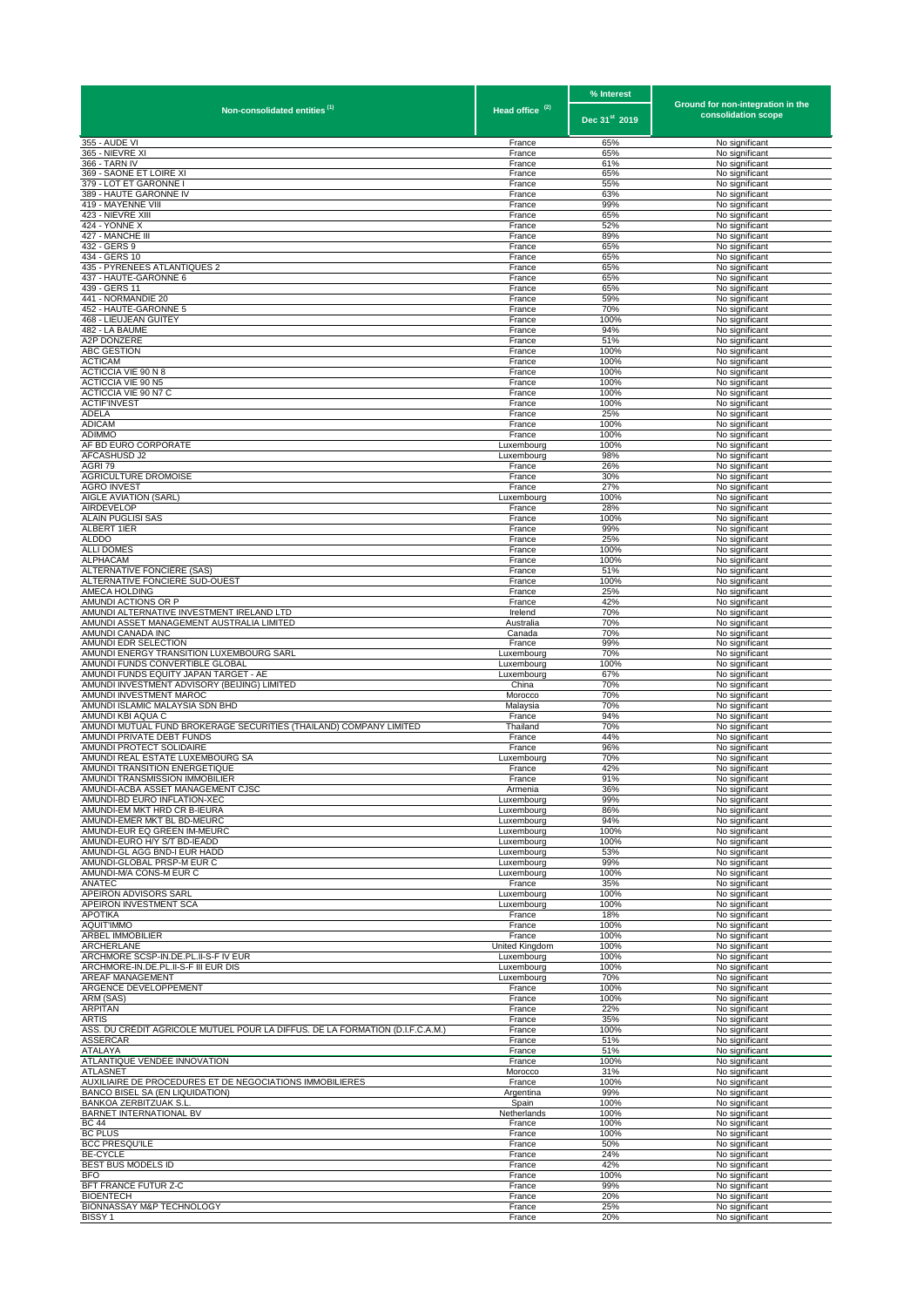|                                                                                                           |                            | % Interest                | Ground for non-integration in the       |
|-----------------------------------------------------------------------------------------------------------|----------------------------|---------------------------|-----------------------------------------|
| Non-consolidated entities <sup>(1)</sup>                                                                  | Head office <sup>(2)</sup> | Dec 31 <sup>st</sup> 2019 | consolidation scope                     |
| <b>BOLETUS FINANCE</b>                                                                                    | France                     | 100%                      | No significant                          |
| <b>BPH FINANCE SA.</b><br><b>BRITLINE</b>                                                                 | Luxembourg<br>France       | 100%<br>100%              | No significant<br>No significant        |
| BTN FORTVALTNING AB                                                                                       | Sweden                     | 14%                       | No significant                          |
| <b>C.S.P PLATINE</b><br>CA 56 PARTICIPATIONS                                                              | France<br>France           | 100%<br>100%              | No significant<br>No significant        |
| CA BRETAGNE VENTURES                                                                                      | France                     | 100%                      | No significant                          |
| CA CHARENTE MARITIME DEUX SEVRES EXPANSION<br>CA EDITION                                                  | France<br>France           | 100%<br>100%              | No significant<br>No significant        |
| CA GRAND OUEST CAPITAL AMORCAGE                                                                           | France                     | 50%                       | No significant                          |
| CA IMMOBILIER ET PATRIMOINE<br>CA INDOSUEZ FIDUCIARIA S.P.A                                               | France<br>Italy            | 100%<br>100%              | No significant<br>No significant        |
| CA INDOSUEZ SWITZERLAND (LEBANON) SAL                                                                     | Lebanon                    | 100%                      | No significant                          |
| CA INDOSUEZ WEALTH (INSURANCE BROKERAGE)<br>CA INDOSUEZ WEALTH (PRIVATE EQUITY)                           | Luxembourg<br>Luxembourg   | 100%<br>100%              | No significant<br>No significant        |
| CA LA MONTAGNE                                                                                            | France                     | 100%                      | No significant                          |
| CA Leasing Srbija društvo sa ograničenom odgovornošću Beograd□<br>CA MARTINIQUE-GUYANE IMMOBILIER 1       | Serbia<br>France           | 100%<br>100%              | No significant<br>No significant        |
| CA MY LOIRE VALLEY                                                                                        | France                     | 100%                      | No significant                          |
| CA NORMANDIE IMMOBILIER<br>CA RUN PARTICIPATIONS                                                          | France<br>France           | 100%<br>100%              | No significant<br>No significant        |
| CA TOULOUSE 31 INITIATIVES                                                                                | France                     | 100%                      | No significant                          |
| CAA PRIVATE EQUITY 2018 - COMPARTIMENT BIS<br>CAA PRIVATE EQUITY 208 - COMPARTIMENT TER                   | France<br>France           | 100%<br>100%              | No significant<br>No significant        |
| CAA RESIDENCES SENIORS                                                                                    | France                     | 100%                      | No significant                          |
| <b>CAAP TRANSACTIONS</b><br><b>CAAP VITI TRANSACTIONS</b>                                                 | France<br>France           | 100%<br>100%              | No significant                          |
| <b>CABINET ESPARGILIERE</b>                                                                               | France                     | 100%                      | No significant<br>No significant        |
| <b>CABINET LIEUTAUD</b>                                                                                   | France                     | 100%                      | No significant                          |
| CABINET LIEUTAUD GESTION<br>CABINET MATHIEU IMMOFICE                                                      | France<br>France           | 100%<br>100%              | No significant<br>No significant        |
| CABLE                                                                                                     | France                     | 100%                      | No significant                          |
| CACEIS (CANADA) ASSET SERVICING LIMITED<br>CACEIS FONDS SERVICE GmbH                                      | Canada<br>Germany          | 70%<br>70%                | No significant<br>No significant        |
| CACEIS HONG-KONG TRUST COMPANY LIMITED (EX-CACEIS HONG KONG LIMITED                                       | Hong Kong                  | 70%                       | No significant                          |
| CACEIS UK NOMINEES LIMITED<br>CACF CAPITAL INNOVATION                                                     | United Kingdom<br>France   | 70%<br>100%               | No significant<br>No significant        |
| <b>CACF CAPITAL TPE</b>                                                                                   | France                     | 100%                      | No significant                          |
| CACF PARTICIPATIONS REGIONALES<br>CA-CHEQUES                                                              | France<br>France           | 100%<br>98%               | No significant<br>No significant        |
| CACIB PARTICIPATIONS EOLE                                                                                 | France                     | 100%                      | No significant                          |
| CA-CIB PENSION COMPANY LIMITED<br><b>CADS IMMOBILIER</b>                                                  | United Kingdom             | 100%<br>100%              | No significant                          |
| <b>CADS PROMOTION</b>                                                                                     | France<br>France           | 100%                      | No significant<br>No significant        |
| <b>CAFI ANETH</b>                                                                                         | France                     | 100%                      | No significant                          |
| <b>CAFI BETULA</b><br>CAFI CANNELLA                                                                       | France<br>France           | 100%<br>100%              | No significant<br>No significant        |
| CAFI CUMIN SARL                                                                                           | France                     | 100%                      | No significant                          |
| CAFI CURCUMA 2<br>CAFI ERABLE                                                                             | France<br>France           | 100%<br>100%              | No significant<br>No significant        |
| <b>CAFI GIROFLE</b>                                                                                       | France                     | 100%                      | No significant                          |
| <b>CAFI HESTER</b><br><b>CAFI MASSALA</b>                                                                 | France<br>France           | 100%<br>100%              | No significant<br>No significant        |
| <b>CAFI ULMUS</b>                                                                                         | France                     | 100%                      | No significant                          |
| CAHS IMMO<br><b>CAHS INVEST</b>                                                                           | France<br>France           | 100%<br>100%              | No significant<br>No significant        |
| CAHUB@LUXEMBOURG                                                                                          | Luxembourg                 | 100%                      | No significant                          |
| <b>CAIIS LIMITED</b><br>CA-INNOVE                                                                         | Hong Kong<br>France        | 100%<br>100%              | No significant<br>No significant        |
| CAISSE LOCALE DEPARTEMENTALE ASSURANCES DE CREDIT AGRICOLE MUTUEL DE LA COR                               | France                     | 100%                      | No significant                          |
| CAISSE LOCALE DEPARTEMENTALE GESTION D'ACTIFS CREDIT AGRICOLE MUTUEL DE LA CO<br>CALHL CAPITAL INNOVATION | France<br>France           | 100%<br>100%              | No significant<br>No significant        |
| CALIMMO                                                                                                   | France                     | 100%                      | No significant                          |
| <b>CALINVEST</b><br><b>CALIX</b>                                                                          | France<br>France           | 100%<br>33%               | No significant<br>No significant        |
| CAM ENERGIE SUD RHONE ALPES                                                                               | France                     | 100%                      | No significant                          |
| <b>CAM MINO</b><br><b>CAM NYONS</b>                                                                       | France<br>France           | 100%<br>100%              | No significant<br>No significant        |
| <b>CAM SERVICE</b>                                                                                        | France                     | 30%                       | No significant                          |
| <b>CAM SOLAIRE</b><br>CAM62 DEVELOPPEMENT                                                                 | France<br>France           | 100%<br>100%              | No significant<br>No significant        |
| CAMIETA ARRANTZALEA (SCI)                                                                                 | France                     | 100%                      | No significant                          |
| CAMPUS CACE I<br><b>CAMPUS CACE II</b>                                                                    | France<br>France           | 100%<br>100%              | No significant<br>No significant        |
| <b>CAMPUS CACE III</b>                                                                                    | France                     | 100%                      | No significant                          |
| <b>CAMPUS CACE IV</b><br><b>CANSA HOLDING</b>                                                             | France<br>France           | 100%<br>100%              | No significant<br>Extinctive management |
| CAP 3EME REVOLUTION INDUSTRIELLE                                                                          | France                     | 24%                       | No significant                          |
| CAPENERGIE<br>CAPG IMMO-9                                                                                 | France<br>France           | 91%<br>100%               | No significant<br>No significant        |
| <b>CAPIMO NDF</b>                                                                                         | France                     | 100%                      | No significant                          |
| CAPITOL IMMOBILIARE SRL<br>CARDINALIMMO                                                                   | Italy<br>France            | 100%<br>50%               | No significant<br>No significant        |
| CARICE IMMOBILIARE S.P.A                                                                                  | Italy                      | 87%                       | No significant                          |
| CARIDOR<br>CARIPARMA MORTGAGE SRL                                                                         | France<br>Italy            | 98%<br>15%                | No significant<br>No significant        |
| CEI TP                                                                                                    | France                     | 100%                      | No significant                          |
| CENTRALE PHOTOVOLTAIQUE DE MERLE SUD<br><b>CENTRE AUVERGNE</b>                                            | France<br>France           | 30%<br>100%               | No significant<br>No significant        |
| CENTRE EST PARTICIPATIONS III                                                                             | France                     | 100%                      | No significant                          |
| CENTRE OUEST EXPANSION<br>CENTRE PIERRE INVESTISSEMENT                                                    | France<br>France           | 100%<br>100%              | No significant<br>No significant        |
| CENTRELEC                                                                                                 | France                     | 100%                      | No significant                          |
| <b>CEVALFI</b><br>CEZEMBRE                                                                                | France                     | 24%                       | No significant                          |
| CHAMPAGNE CENTRALE DEVELOPPEMENT                                                                          | France<br>France           | 33%<br>20%                | No significant<br>No significant        |
| CHATEAU DE SANTENAY                                                                                       | France                     | 100%                      | No significant                          |
| CHATEAU LA TOUR DE MONS<br>CHAURAY CONTROLE SAS                                                           | France<br>France           | 100%<br>34%               | No significant<br>No significant        |
| CHE AUTERRIVE                                                                                             | France                     | 100%                      | No significant                          |
| CHE MIREPEIX NAY<br>CHENE VERT                                                                            | France<br>France           | 100%<br>100%              | No significant<br>No significant        |
| CHILI INVEST<br>CHIRAC LANTOURNE                                                                          | France<br>France           | 66%<br>79%                | No significant<br>No significant        |
|                                                                                                           |                            |                           |                                         |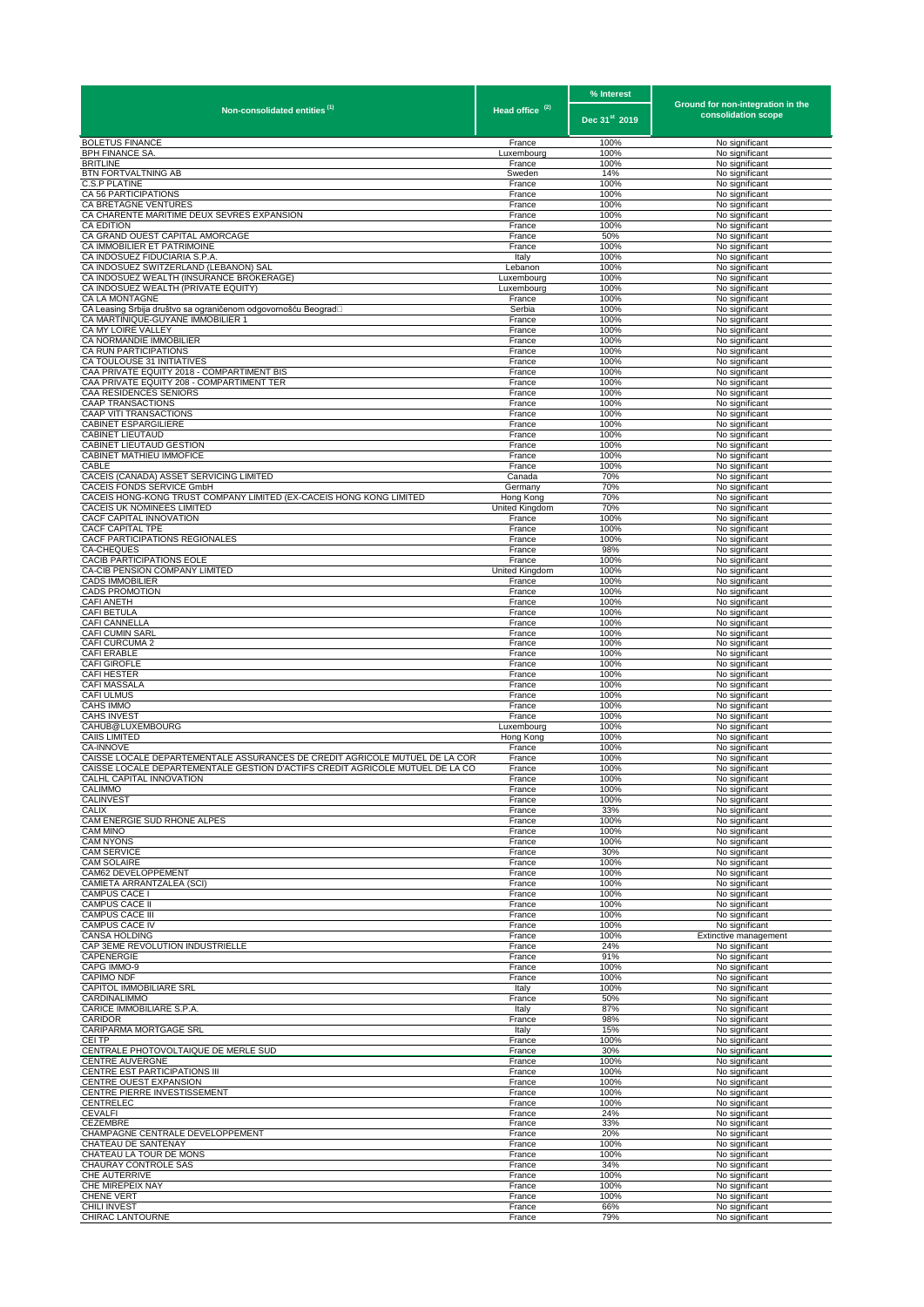|                                                                                                                         |                            | % Interest                | Ground for non-integration in the       |
|-------------------------------------------------------------------------------------------------------------------------|----------------------------|---------------------------|-----------------------------------------|
| Non-consolidated entities <sup>(1)</sup>                                                                                | Head office <sup>(2)</sup> | Dec 31 <sup>st</sup> 2019 | consolidation scope                     |
| CITE DE L'AGRICULTURE                                                                                                   | France                     | 37%                       | No significant                          |
| CLINFIM (SASU)<br>CLTR                                                                                                  | France<br>France           | 100%<br>98%               | No significant<br>Extinctive management |
| <b>CMDS CONSEIL IMMOBILIER</b><br><b>CMDS SQUARE HABITAT</b>                                                            | France<br>France           | 100%<br>100%              | No significant<br>No significant        |
| COBALT                                                                                                                  | France                     | 100%                      | No significant                          |
| <b>CODEFIS</b><br><b>COFILMO</b>                                                                                        | Italy<br>France            | 30%<br>100%               | No significant<br>No significant        |
| <b>COFINIM</b>                                                                                                          | France                     | 100%                      | No significant                          |
| <b>COFINO</b><br><b>COFISA</b>                                                                                          | France<br>France           | 100%<br>100%              | No significant<br>No significant        |
| <b>COHERIS</b>                                                                                                          | France                     | 29%                       | No significant                          |
| <b>COME TO PARIS</b><br>COMPAGNIE AVEYRONAISE SERVICE ET GESTION                                                        | France<br>France           | 32%<br>99%                | No significant<br>No significant        |
| <b>COMTESSE DU BARRY</b>                                                                                                | France                     | 31%                       | No significant                          |
| CONSORZIO AGRARIO PARMA SCRL<br>COOPERNIC                                                                               | Italy<br>France            | 21%<br>100%               | No significant<br>No significant        |
| COPARTIS S.A.                                                                                                           | France                     | 50%                       | No significant                          |
| CORALINE<br>CORSICAM                                                                                                    | France<br>France           | 100%<br>100%              | No significant<br>No significant        |
| COTOFLOR                                                                                                                | France                     | 49%                       | No significant                          |
| COURTAGE +<br>CPR INVEST DEFENSIVE-R CAP                                                                                | France<br>Luxembourg       | 100%<br>99%               | No significant<br>No significant        |
| CPR INVEST MEGATRENDS-R ACC                                                                                             | Luxembourg                 | 100%                      | No significant                          |
| CPR INVEST REACTIVE-RACC<br>CPR INVEST-DYNAMIC-R ACC                                                                    | Luxembourd<br>Luxembourg   | 100%<br>95%               | No significant<br>No significant        |
| CRAFT                                                                                                                   | France                     | 100%                      | No significant                          |
| <b>CREAZUR SASU</b><br>CREDIT AGRICOLE (HONG KONG) LTD                                                                  | France<br>Hong Kong        | 100%<br>100%              | No significant<br>No significant        |
| CREDIT AGRICOLE ALSACE VOSGES CAPITAL                                                                                   | France                     | 100%                      | No significant                          |
| CREDIT AGRICOLE AQUITAINE EXPANSION<br>CREDIT AGRICOLE ARC ALPIN                                                        | France<br>France           | 100%<br>100%              | No significant<br>No significant        |
| CREDIT AGRICOLE ASSURANCE REGION                                                                                        | France                     | 80%                       | No significant                          |
| CREDIT AGRICOLE BRETAGNE HABITAT HOLDINGG<br>CREDIT AGRICOLE BRETAGNE PARTICIPATIONS                                    | France<br>France           | 100%<br>100%              | No significant<br>No significant        |
| CREDIT AGRICOLE CAPITAL PME                                                                                             | France                     | 100%                      | No significant                          |
| CREDIT AGRICOLE CENTRE LOIRE IMMOBILIER<br>CREDIT AGRICOLE CENTRE OUEST IMMOBILIER                                      | France<br>France           | 100%<br>100%              | No significant<br>No significant        |
| CREDIT AGRICOLE CHAMPAGNE BOURGOGNE IMMOBILIER                                                                          | France                     | 100%                      | No significant                          |
| CREDIT AGRICOLE CIB ASSET FINANCE IRELAND UNLIMITED COMPANY<br>CREDIT AGRICOLE CIB SERVICIOS ARGENTINA SA               | Irelend<br>Argentina       | 100%<br>100%              | No significant<br>Extinctive management |
| CREDIT AGRICOLE CIB TRUSTEES LIMITED                                                                                    | United Kingdom             | 100%                      | No significant                          |
| CREDIT AGRICOLE CORPORATE AND INVESTMENT BANK HO CHI MINH CITY BRANCH                                                   | Vietnam<br>South Africa    | 100%<br>100%              | Extinctive management                   |
| CREDIT AGRICOLE CORPORATE AND INVESTMENT BANK SOUTH AFRICA BRANCH                                                       | emer                       | 1007                      | Extinctive management                   |
| CREDIT AGRICOLE CORPORATE FINANCE BRASIL CONSULTORIA FINANCEIRA LTDA<br>CREDIT AGRICOLE CREATION                        | Brazil<br>France           | 100%<br>100%              | No significant<br>No significant        |
| CREDIT AGRICOLE DES REGIONS DU CENTRE INGENERIE<br>CREDIT AGRICOLE D'ILE DE FRANCE MECENAT                              | France<br>France           | 100%<br>100%              | No significant<br>No significant        |
| CREDIT AGRICOLE E-IMMO GIE                                                                                              | France                     | 100%                      | No significant                          |
| CREDIT AGRICOLE ILLE ET VILAINE EXPANSION<br>CREDIT AGRICOLE INDOSUEZ (DEUTSCHLAND) AG                                  | France<br>Germany          | 100%<br>100%              | No significant<br>No significant        |
| CREDIT AGRICOLE INNOVATIONS ET TERRITOIRES                                                                              | France                     | 100%                      | No significant                          |
| CREDIT AGRICOLE INNOVE EN NORMANDIE<br>CREDIT AGRICOLE INTERNATIONAL EMPLOYEES                                          | France<br>France           | 100%<br>100%              | No significant<br>No significant        |
| CREDIT AGRICOLE ITALIA OBG                                                                                              | Italy                      | 52%                       | No significant                          |
| CREDIT AGRICOLE LANGUEDOC IMMOBILIER PROMOTION<br>CREDIT AGRICOLE LANGUEDOC PATRIMOINE                                  | France<br>France           | 100%<br>100%              | No significant<br>No significant        |
| CREDIT AGRICOLE LEASING JAPAN CO. LTD.                                                                                  | Japan                      | 100%                      | No significant                          |
| CREDIT AGRICOLE LOGEMENT ET TERRITOIRES<br>CREDIT AGRICOLE MORBIHAN EXPANSION                                           | France<br>France           | 100%<br>100%              | No significant<br>No significant        |
| CREDIT AGRICOLE PARTENARIAT                                                                                             | France                     | 100%                      | No significant                          |
| CREDIT AGRICOLE PROTECTION SECURITE (EX-CTCAM - CENTRE DE TELESURVEILLANCE DU<br>CREDIT AGRICOLE REAL ESTATE ITALIA SRL | France<br>Italy            | 100%<br>87%               | No significant<br>No significant        |
| CRÉDIT AGRICOLE RÉGIONS INVESTISSEMENT                                                                                  | France                     | 100%                      | No significant                          |
| CREDIT AGRICOLE RISK INSURANCE<br>CREDIT AGRICOLE SECURITIES HONG KONG LIMITED                                          | Luxembourg<br>Hong Kong    | 100%<br>100%              | No significant<br>No significant        |
| CREDIT AGRICOLE SOLUTION GROUPE SERVICES                                                                                | France                     | 100%                      | No significant                          |
| CREDIT AGRICOLE STORE GIE<br><b>CREDIT AGRICOLE TITRES</b>                                                              | France<br>France           | 100%<br>100%              | No significant<br>No significant        |
| CREDIT AGRICOLE TOWARZYSTWO UBEZPIECZEN SPOLKA AKCYJNA                                                                  | Poland                     | 100%                      | No significant                          |
| CREDIT AGRICOLE VAL DE FRANCE IMMOBILIER<br>CRÉDIT AGRIOCLE RHÔNE-ALPES INVESTISSEMENT                                  | France<br>France           | 100%<br>100%              | No significant<br>No significant        |
| CREDIT DU MAROC ASSURANCE                                                                                               | Morocco                    | 100%                      | No significant                          |
| CREDIT DU MAROC CAPITAL<br>CREDIT DU MAROC OFFSHORE                                                                     | Morocco<br>Morocco         | 100%<br>100%              | No significant<br>No significant        |
| CREDIT DU MAROC PATRIMOINE                                                                                              | Morocco                    | 100%                      | No significant                          |
| CREINVEST CHAMPAGNE BOURGOGNE<br>CRITEL                                                                                 | France<br>France           | 100%<br>27%               | No significant<br>No significant        |
| CSTONE1 VIA SCIANGAI (ITALY) S.R.L                                                                                      | Italy                      | 100%                      | No significant                          |
| <b>CYCLINVOPRTBEUR</b><br>CYCLOPE INVES.OPP.                                                                            | Luxembourg<br>Luxembourg   | 100%<br>100%              | No significant<br>No significant        |
| <b>DANSE AZUR</b><br><b>DE VRIES</b>                                                                                    | France                     | 23%<br>67%                | No significant                          |
| <b>DEFISCAM</b>                                                                                                         | France<br>France           | 100%                      | No significant<br>No significant        |
| <b>DEFITECH</b><br><b>DELTAGER SA</b>                                                                                   | France                     | 100%                      | No significant                          |
| DEV INVESTMENT                                                                                                          | France<br>France           | 100%<br>24%               | No significant<br>No significant        |
| <b>DIAPRE UN</b><br><b>DIODE INVEST</b>                                                                                 | France                     | 100%                      | No significant                          |
| DISTRIPOLE PORTE DE FRANCE                                                                                              | France<br>France           | 100%<br>33%               | No significant<br>No significant        |
| <b>DNA SA</b><br>DOMAINE D'AUSSIERES                                                                                    | Luxembourg<br>France       | 70%<br>50%                | No significant<br>No significant        |
| DOMAINE DU PRECONIL (SCI)                                                                                               | France                     | 15%                       | No significant                          |
| <b>DOUMER ATHENA</b><br>DREAM BAIL (GIE)                                                                                | France<br>France           | 100%<br>100%              | No significant<br>No significant        |
| DS3 - MILAN                                                                                                             | France                     | 100%                      | No significant                          |
| DU BOURDEAU<br>EC <sub>2</sub> L                                                                                        | France<br>France           | 100%<br>32%               | No significant<br>No significant        |
| ECHIQUIER VALUE FCP 3DEC                                                                                                | France                     | 100%                      | No significant                          |
| EDMOND DE ROTHSCHILD FUND EUROPE FLEXIBLE ACTIONS R EUR<br>EDR SICAV-EQ EUR SOL O-EUR                                   | Luxembourg<br>France       | 67%<br>100%               | No significant<br>No significant        |
| EFFITHERMIE FINANCE                                                                                                     | France                     | 100%                      | No significant                          |
| EGYPTIAN HOUSING FINANCE COMPANY                                                                                        | Eqypt                      | 100%                      | No significant                          |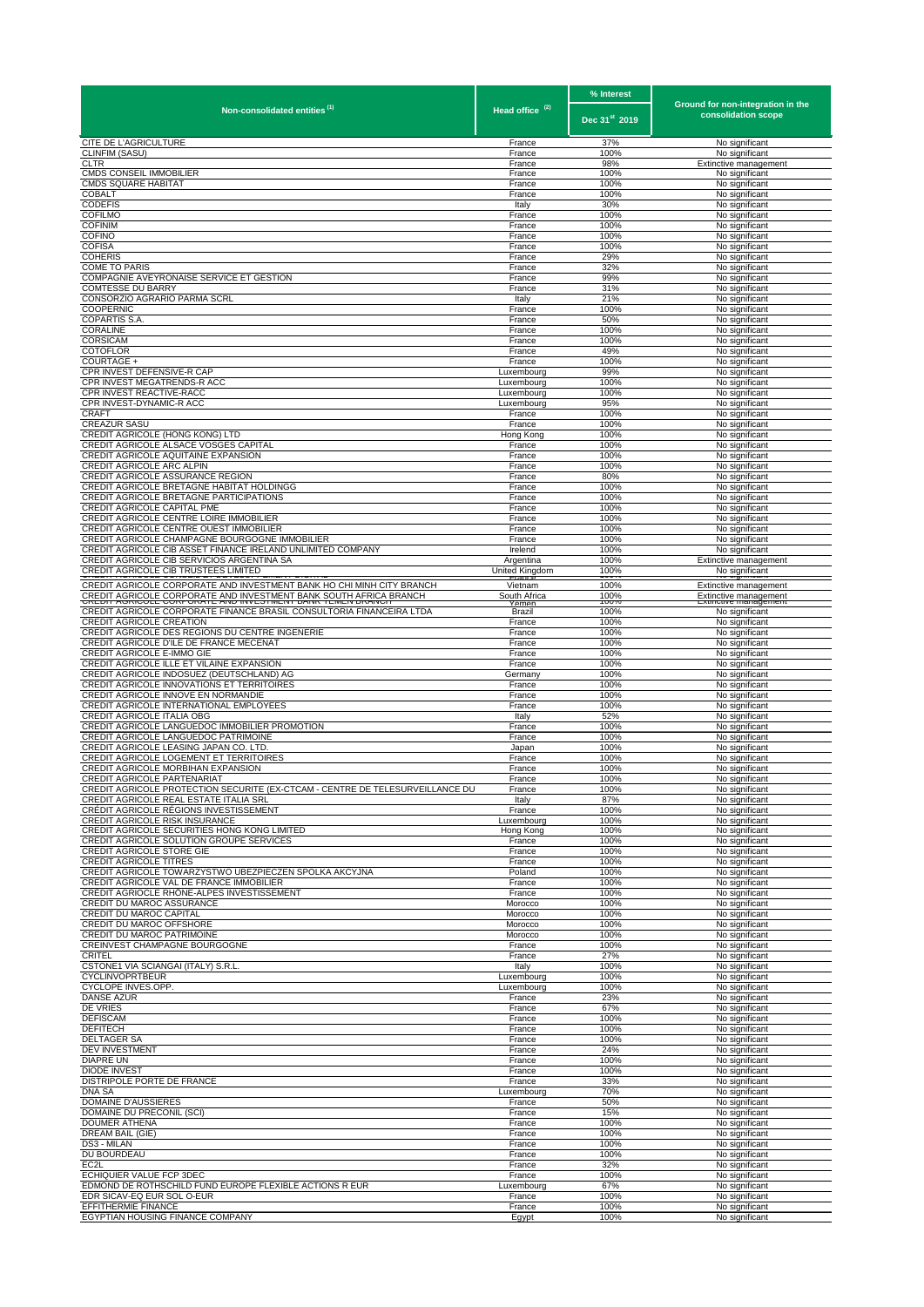|                                                                                          |                            | % Interest                | Ground for non-integration in the |
|------------------------------------------------------------------------------------------|----------------------------|---------------------------|-----------------------------------|
| Non-consolidated entities (1)                                                            | Head office <sup>(2)</sup> | Dec 31 <sup>st</sup> 2019 | consolidation scope               |
| <b>EHPAD LTR</b>                                                                         | France                     | 51%                       | No significant                    |
| <b>ENVLIM GROUP</b><br><b>ESPAR</b>                                                      | France<br>France           | 22%<br>100%               | No significant<br>No significant  |
| <b>ETOILE POLAIRE</b>                                                                    | France                     | 100%                      | Extinctive management             |
| EUCAR EMPLOYEESPLAN INTERNATIONAL                                                        | France                     | 100%                      | No significant                    |
| EURL STE ANNE ST AUGUSTIN<br>EURO SECURITIES PARTNERS                                    | France<br>France           | 100%<br>50%               | No significant<br>No significant  |
| <b>EUROFONCIER</b>                                                                       | France                     | 100%                      | No significant                    |
| <b>EUROTITRISATION</b><br><b>EUZKADI</b>                                                 | France<br>France           | 33%<br>100%               | No significant<br>No significant  |
| <b>EX'IM EXPERTISES</b>                                                                  | France                     | 88%                       | No significant                    |
| EXPERTISE ET DEVELOPPEMENT IMMOBILIER EN ALSACE VOSGES                                   | France                     | 100%                      | No significant                    |
| F CORE EU CRED 19 S<br>F/I VENTURE                                                       | France<br>France           | 47%<br>100%               | No significant<br>No significant  |
| <b>FAVENTIA SALES SPA</b>                                                                | Italy                      | 13%                       | No significant                    |
| <b>FAVRE DE FOS</b><br>FDA <sub>2</sub>                                                  | France<br>France           | 80%<br>100%               | No significant<br>No significant  |
| <b>FDA 21</b>                                                                            | France                     | 100%                      | No significant                    |
| FDA 5 (EX FDA 17 0 2D PART 0)                                                            | France                     | 100%                      | No significant                    |
| FDA 7<br>FDA RE - O                                                                      | France<br>France           | 100%<br>100%              | No significant<br>No significant  |
| FDC A1 O FCP 3DEC                                                                        | France                     | 100%                      | No significant                    |
| FDC A2 P                                                                                 | France                     | 100%                      | No significant                    |
| FDC PREDICANT OPPORTUNITIES O 3D<br><b>FDC PREMIUM</b>                                   | France<br>France           | 100%<br>100%              | No significant<br>No significant  |
| FEDERATION INDEPENDANTE DU PATRIMOINE                                                    | France                     | 55%                       | No significant                    |
| <b>FEDERPIERRE CAPUCINES</b><br>FEDERPIERRE CAULAINCOURT                                 | France<br>France           | 100%<br>99%               | No significant<br>No significant  |
| <b>FEDERPIERRE MICHAL</b>                                                                | France                     | 100%                      | No significant                    |
| FEDERPIERRE UNIVERSITE                                                                   | France                     | 99%                       | No significant                    |
| FIERE DI PARMA SPA<br>FINAL                                                              | Italy<br>France            | 28%<br>100%               | No significant<br>No significant  |
| FINANCIERE DARWIN & ASSOCIES III                                                         | France                     | 100%                      | No significant                    |
| FINANCIERE DE L'HORLOGE<br><b>FINANCIERE ELVA</b>                                        | France<br>France           | 36%<br>26%                | No significant                    |
| <b>FINANCIERE GAGNE</b>                                                                  | France                     | 23%                       | No significant<br>No significant  |
| <b>FINANCIERE GN 2</b>                                                                   | France                     | 22%                       | No significant                    |
| <b>FINANCIERE GOUELLE</b>                                                                | France                     | 33%                       | No significant                    |
| <b>FINANCIERE MARDEL</b><br><b>FINANCIERE NORMAN</b>                                     | France<br>France           | 25%<br>27%                | No significant<br>No significant  |
| <b>FINANCIERE SODATEC</b>                                                                | France                     | 40%                       | No significant                    |
| <b>FINECOLLECT</b>                                                                       | France                     | 20%                       | No significant                    |
| FINISTERE MER VENT<br>FIXED INCOME DERIVATIVES - STRUCTURED FUND PLC                     | France<br>Irelend          | 50%<br>100%               | No significant<br>No significant  |
| FMS SERVICES SA                                                                          | Luxembourg                 | 100%                      | No significant                    |
| <b>FONCIERE</b><br>FONCIERE BRUGGE STATION                                               | France<br>Belgium          | 100%<br>80%               | No significant<br>No significant  |
| FONCIERE BRUXELLES AEROPORT                                                              | Belgium                    | 80%                       | No significant                    |
| FONCIERE BRUXELLES GARE CENTRALE                                                         | Belgium                    | 80%                       | No significant                    |
| FONCIERE BRUXELLES SUD<br>FONCIERE BRUXELLES TOUR NOIRE                                  | Belgium<br>Belgium         | 80%<br>80%                | No significant<br>No significant  |
| FONCIERE DU VIVARAIS                                                                     | France                     | 100%                      | No significant                    |
| FONCIERE ESPLANADE                                                                       | France                     | 100%                      | No significant                    |
| FONCIERE HOTELIERE DES ALPES<br><b>FONCIERE LIEGE</b>                                    | France<br>Belgium          | 25%<br>80%                | No significant<br>No significant  |
| FONCIERE LOUVAIN                                                                         | Belgium                    | 80%                       | No significant                    |
| FONCIERE LOUVAIN CENTRE<br><b>FONCIERE MALINES</b>                                       | Belgium<br>Belgium         | 80%<br>80%                | No significant<br>No significant  |
| <b>FONCIERE NAMUR</b>                                                                    | Belgium                    | 80%                       | No significant                    |
| FONCIERE PATRIMONIALE PYRENEES GASCOGNE SAINT-PIERRE                                     | France                     | 52%                       | No significant                    |
| FONDS STRATEGIQUE BOIS<br>FORCE CAM GUADELOUPE AVENIR                                    | France<br>France           | 25%<br>100%               | No significant<br>No significant  |
| FPCI CAA SECONDAIRE V                                                                    | France                     | 100%                      | No significant                    |
| FPCI SOFIMAC CROISSANCE 3                                                                | France                     | 47%                       | No significant                    |
| FR0010081661 GRD ACTIONS ZONNE EURO FCP<br>FR0010790097 PREDICA CO-INVESTISSEMENT (FCPR) | France<br>France           | 100%<br>100%              | No significant<br>No significant  |
| FR0010988121 FDC OPPORTUNITIES O                                                         | France                     | 100%                      | No significant                    |
| FR0010998385 FDA 14<br>FR0011001981 FDA RE - O                                           | France                     | 100%                      | No significant                    |
| FR0012419752 CAA PRIVATE FINANCING A3                                                    | France<br>France           | 100%<br>100%              | No significant<br>No significant  |
| FR0013128873 FDC T1 FCP 3 DEC                                                            | France                     | 100%                      | No significant                    |
| FR0013223609 FDC SILVER AGE<br>FR0013231008 LCL BDP MONETAR B C                          | France                     | 100%<br>100%              | No significant                    |
| <b>FRANCIMMO HOTEL</b>                                                                   | France<br>France           | 100%                      | No significant<br>No significant  |
| <b>FRANCLIM</b>                                                                          | France                     | 100%                      | No significant                    |
| FTIF-FRKN EUR DVD-IACCE<br>FUND CHANNEL (SUISSE) SA                                      | Luxembourg<br>Switzerland  | 86%<br>70%                | No significant<br>No significant  |
| FUNDO DE INVESTIMENTO EM DIREITO CREDITORIO GLOBAL TR                                    | Brazil                     | 100%                      | No significant                    |
| <b>GACDHI</b>                                                                            | France                     | 100%                      | No significant                    |
| <b>GALLUS NOMINEES LIMITED</b><br>GB & CO DUE S.R.L                                      | United Kingdom<br>Italy    | 100%<br>100%              | No significant<br>No significant  |
| <b>GECICA</b>                                                                            | France                     | 80%                       | No significant                    |
| <b>GEFOCAM</b>                                                                           | France                     | 63%                       | No significant                    |
| GEMS P LOW VOL R<br>GENERALE IMMOBILIERE DE REALISATIONS INDUSTRIELLES ET COMMERCIALES   | Luxembourg<br>France       | 86%<br>100%               | No significant<br>No significant  |
| <b>GEST'HOME</b>                                                                         | France                     | 100%                      | No significant                    |
| <b>GESTION COTE BASQUE</b>                                                               | France                     | 100%                      | No significant                    |
| GESTION IMMOBILIERE DE SITES INDUSTRIELS ET COMMERCIAUX<br><b>GESTION PATRIMOINE</b>     | France<br>France           | 100%<br>100%              | No significant<br>No significant  |
| GF DE BASSIGNY-LUSIGNY                                                                   | France                     | 63%                       | No significant                    |
| <b>GF DE CASTELNAU</b><br><b>GF DE GATINE</b>                                            | France<br>France           | 36%<br>100%               | No significant<br>No significant  |
| GF DES MASSIFS UNIFORETS                                                                 | France                     | 100%                      | No significant                    |
| <b>GF DU BOURBONNAIS</b>                                                                 | France                     | 100%                      | No significant                    |
| <b>GF DU CENTRE</b><br><b>GF FAISCEAU</b>                                                | France                     | 36%<br>21%                | No significant                    |
| GFA CHATEAU MOINE VIEUX                                                                  | France<br>France           | 100%                      | No significant<br>No significant  |
| <b>GHD OPCO HOTEL</b>                                                                    | France                     | 100%                      | No significant                    |
| <b>GIE AGRANET</b><br><b>GIE CA PRINT</b>                                                | France<br>France           | 40%<br>100%               | No significant                    |
| GIE CA-TOP (EX-GIE CETOP)                                                                | France                     | 94%                       | No significant<br>No significant  |
| GIE POUR LA GESTION DE LA DETTE DU GROUPE CREDIT IMMOBILIER DE LILLE                     | France                     | 50%                       | No significant                    |
| <b>GIFECAM</b><br><b>GIFORCAM</b>                                                        | France<br>France           | 35%<br>65%                | No significant<br>No significant  |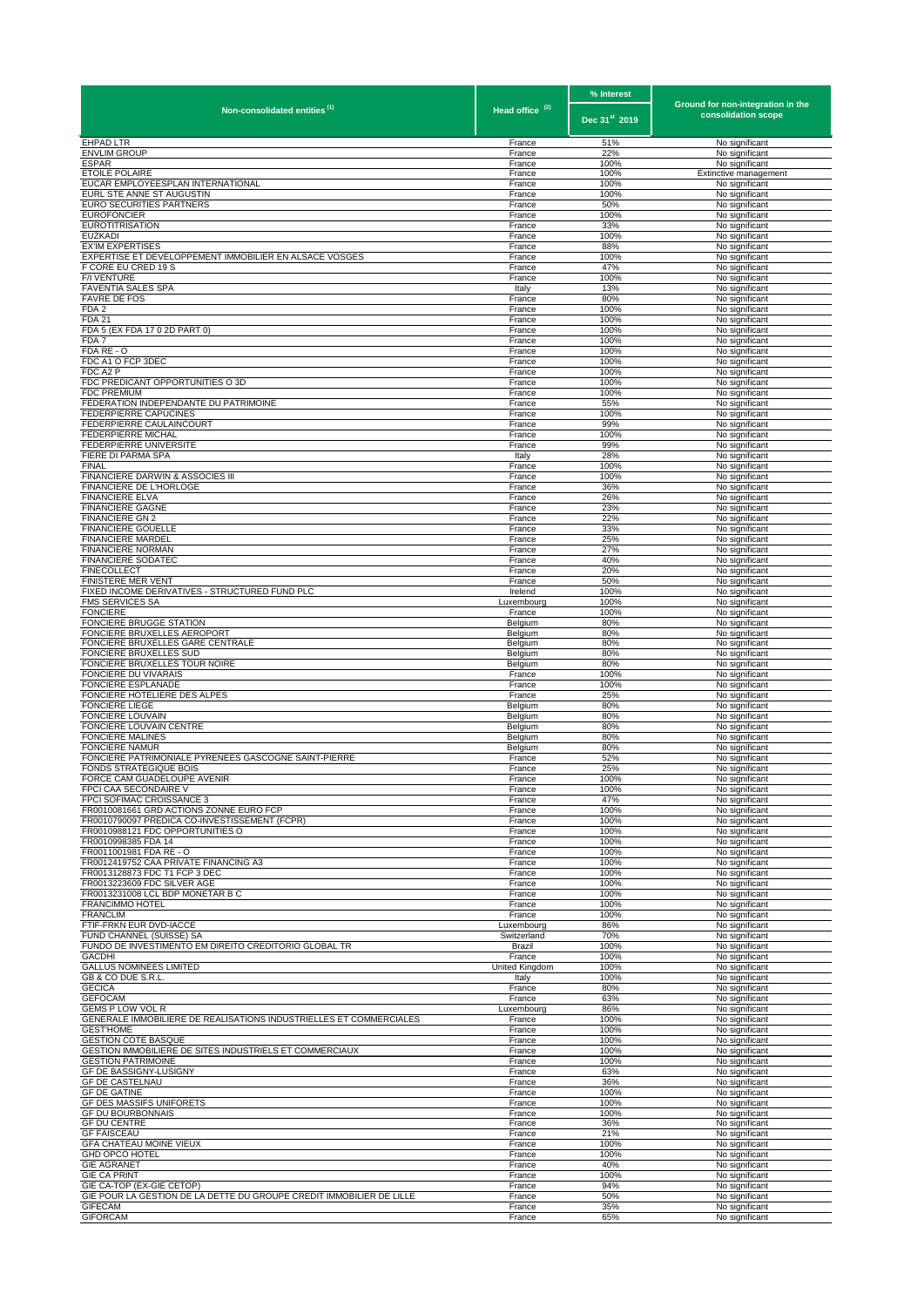| Non-consolidated entities <sup>(1)</sup>                                          | Head office <sup>(2)</sup>             | % Interest    | Ground for non-integration in the       |  |
|-----------------------------------------------------------------------------------|----------------------------------------|---------------|-----------------------------------------|--|
|                                                                                   |                                        | Dec 31st 2019 | consolidation scope                     |  |
| <b>GL HOLDING</b>                                                                 | France                                 | 36%           | No significant                          |  |
| <b>GLEIZE ENERGIE SERVICE</b>                                                     | France                                 | 17%           | No significant                          |  |
| GMG (EX GENDRE) (SIREN 700 201 130)<br><b>GORGUET</b>                             | France<br>France                       | 25%<br>100%   | No significant<br>No significant        |  |
| GRAND SUD OUEST CAPITAL GESTION                                                   | France                                 | 100%          | No significant                          |  |
| <b>GRAND SUD-OUEST CAPITAL</b>                                                    | France                                 | 100%          | No significant                          |  |
| GRD ACT.ZONE EURO<br>GREEN CREDIT CONTINUUM FUND GP                               | France<br>Luxembourg                   | 94%<br>70%    | No significant<br>No significant        |  |
| GREENCLIFFE INVESTMENTS LIMITED                                                   | United Kingdom                         | 100%          | Extinctive management                   |  |
| GREENINVEST DEVELOPMENT UNLTD                                                     | Irelend                                | 100%          | No significant                          |  |
| <b>GROUPE GNG</b>                                                                 | France                                 | 30%           | No significant                          |  |
| <b>GROUPE MIIMOSA</b><br><b>GROUPE PAN EUROPEENNE</b>                             | France<br>France                       | 27%<br>20%    | No significant<br>No significant        |  |
| GROUPEMENT D'INTERET ECONOMIQUE GECAM                                             | France                                 | 92%           | No significant                          |  |
| <b>GSO FINANCEMENT</b>                                                            | France                                 | 100%          | No significant                          |  |
| <b>GSO INNOVATION</b>                                                             | France                                 | 100%          | No significant                          |  |
| <b>GUERLANDE UN</b><br>HAAS EPAR PATR I                                           | France<br>France                       | 100%<br>66%   | No significant<br>No significant        |  |
| HDC LAMOTTE                                                                       | France                                 | 20%           | No significant                          |  |
| HEBA                                                                              | France                                 | 29%           | No significant                          |  |
| <b>HESIB</b><br>HOLDING DEVELOPPEMENT ETANCHEITE                                  | France<br>France                       | 25%<br>32%    | No significant<br>No significant        |  |
| HOLDING SINCOMAR                                                                  | Morocco                                | 28%           | No significant                          |  |
| HOMEDECOR                                                                         | France                                 | 20%           | No significant                          |  |
| HSBC GLOBAL-INFLAT LK BD-IHE                                                      | Luxembourg                             | 55%           | No significant                          |  |
| <b>HYDRO LES VIGNES</b><br><b>ICAUNA FINANCES</b>                                 | France<br>France                       | 80%<br>99%    | No significant<br>Extinctive management |  |
| <b>ICAUNA SARL</b>                                                                | France                                 | 100%          | Extinctive management                   |  |
| <b>IDEAL FENETRES</b>                                                             | France                                 | 39%           | No significant                          |  |
| IDG<br>IDP II CAA Sub-Fund III-IV                                                 | France                                 | 100%          | No significant<br>No significant        |  |
| IFEP                                                                              | Luxembourg<br>France                   | 86%<br>100%   | No significant                          |  |
| <b>IM SQUARE</b>                                                                  | France                                 | 14%           | No significant                          |  |
| IMEFA CENT QUATRE VINGT DEUX                                                      | France                                 | 100%          | No significant                          |  |
| IMEFA CENT QUATRE VINGT DIX<br>IMEFA CENT QUATRE VINGT HUIT                       | France                                 | 100%<br>100%  | No significant                          |  |
| IMEFA CENT QUATRE VINGT NEUF                                                      | France<br>France                       | 100%          | No significant<br>No significant        |  |
| IMEFA CENT QUATRE VINGT QUATRE                                                    | France                                 | 100%          | No significant                          |  |
| IMEFA CENT QUATRE VINGT SEPT                                                      | France                                 | 100%          | No significant                          |  |
| IMEFA CENT QUATRE VINGT SIX<br>IMEFA CENT QUATRE VINGT TROIS                      | France                                 | 100%<br>100%  | No significant                          |  |
| IMEFA CENT QUATRE VINGT UN                                                        | France<br>France                       | 100%          | No significant<br>No significant        |  |
| IMEFA CENT SOIXANTE CINQ                                                          | France                                 | 100%          | No significant                          |  |
| IMEFA CENT SOIXANTE DEUX                                                          | France                                 | 100%          | No significant                          |  |
| IMEFA CENT SOIXANTE ET UN<br>IMEFA CENT SOIXANTE TROIS                            | France<br>France                       | 100%<br>100%  | No significant<br>No significant        |  |
| <b>IMMOBILIER GESTION PRIVEE</b>                                                  | France                                 | 100%          | No significant                          |  |
| IMMOBILIER NEUF - CREDIT AGRICOLE BRIE PICARDIE                                   | France                                 | 100%          | No significant                          |  |
| <b>IMMOBILIERE COMETE SARL</b>                                                    | Luxembourg                             | 100%          | No significant                          |  |
| <b>IMMOBILIERE SIRIUS</b><br><b>IMMOFI CACIB</b>                                  | Luxembourg<br>France                   | 100%<br>100%  | No significant<br>No significant        |  |
| <b>IMMOREPRISE</b>                                                                | France                                 | 100%          | No significant                          |  |
| <b>INCIT FINANCEMENT</b>                                                          | France                                 | 22%           | No significant                          |  |
| INDOCHINE HONG KONG NOMINEES LIMITED<br>INDOSUEZ AIRFINANCE ASIA CO LTD           | Hong Kong<br>Japan                     | 100%<br>100%  | No significant<br>No significant        |  |
| INDOSUEZ AIRFINANCE NETHERLANDS BV                                                | Netherlands                            | 100%          | No significant                          |  |
| INDOSUEZ AUSTRALIA SECURITIES PTY LIMITED                                         | Australia                              | 100%          | No significant                          |  |
| INDOSUEZ CAPITAL PRIVATE EQUITY PARTNERS II, LLC<br>INDOSUEZ FINANCE (UK) LIMITED | <b>United States</b><br>United Kingdom | 50%<br>100%   | No significant<br>No significant        |  |
| INDOSUEZ FINANCE HONG KONG LIMITED                                                | Hong Kong                              | 100%          | No significant                          |  |
| INDOSUEZ INTERNATIONAL FINANCE BV                                                 | Netherlands                            | 100%          | Extinctive management                   |  |
| INDOSUEZ INTERNATIONAL FINANCE BV                                                 | Netherlands                            | 100%          | Extinctive management                   |  |
| INDOSUEZ PARTICIPATIONS<br>INDOSUEZ SINGAPORE NOMINEES PRIVATE LTD                | France<br>Singapour                    | 100%<br>100%  | No significant<br>No significant        |  |
| INDOSUEZ WI CARR SECURITIES (INDIA) PRIVATE LIMITED                               | Inda                                   | 75%           | Extinctive management                   |  |
| <b>INDOSUEZ WI CARR SECURITIES (MAURITIUS)</b>                                    | Mauritius                              | 100%          | No significant                          |  |
| INNOVATION CONSTRUCTION POUR L'AVENIR<br><b>INOV COMP</b>                         | France<br>France                       | 21%<br>30%    | No significant<br>No significant        |  |
| INSTITUT DE FORMATION DU C.A.M. (I.F.C.A.M.)                                      | France                                 | 100%          | No significant                          |  |
| INTELLAGRI (SA)                                                                   | France                                 | 20%           | No significant                          |  |
| INVERSORA DEL SUQUIA S.A.                                                         | Argentina                              | 91%           | No significant                          |  |
| <b>INVEST LATITUDE MONDE I FCP</b><br>IRIS INVESTOR HOLDING GMBH                  | France<br>Germany                      | 69%<br>80%    | No significant<br>No significant        |  |
| <b>IRIS TREFONDS</b>                                                              | Belgium                                | 80%           | No significant                          |  |
| <b>IRNIJA</b>                                                                     | France                                 | 27%           | No significant                          |  |
| <b>ISR COURTAGE</b><br>JANCASO                                                    | France<br>France                       | 100%<br>21%   | No significant                          |  |
| <b>JML INOVUNION</b>                                                              | France                                 | 25%           | No significant<br>No significant        |  |
| JOHN DEERE FINANCIAL (EX-JOHN DEERE CREDIT                                        | France                                 | 50%           | No significant                          |  |
| JOKO LEKUA                                                                        | France                                 | 51%           | No significant                          |  |
| JPMF INV-JAPAN ST VAL-CH EUR<br>KAPPA 58                                          | Luxembourg<br>France                   | 100%<br>100%  | No significant<br>No significant        |  |
| KAS NOMINEES LTD.                                                                 | United Kingdom                         | 34%           | No significant                          |  |
| KASKADOM (SARL)                                                                   | France                                 | 100%          | No significant                          |  |
| KENNEDY                                                                           | France                                 | 100%          | No significant                          |  |
| <b>KER ATLANTICA (SCI)</b><br>KONIAMBO POWER SNC                                  | France<br>New Caledonia                | 100%<br>44%   | No significant<br>Extinctive management |  |
| LA CRÉMAILLÈRE                                                                    | France                                 | 43%           | Extinctive management                   |  |
| LA FABRIQUE BY CA                                                                 | France                                 | 100%          | No significant                          |  |
| LA FINANCIERE MAGELLAN<br>LA MEDICALE COURTAGE                                    | France<br>France                       | 23%<br>100%   | No significant<br>No significant        |  |
| LA RAVINE (SCI)                                                                   | France                                 | 100%          | No significant                          |  |
| LA ROCHELLE IMMOBILIER                                                            | France                                 | 100%          | No significant                          |  |
| L'AMATEUR DE THES                                                                 | France                                 | 26%           | No significant                          |  |
| L'AUTO LOISIRS<br>L'AUXILIAIRE PHARMACEUTIQUE                                     | France<br>France                       | 25%<br>99%    | No significant<br>No significant        |  |
| LAVENTIE CENTRE                                                                   | France                                 | 30%           | No significant                          |  |
| <b>LBC NAUTIC</b>                                                                 | France                                 | 26%           | No significant                          |  |
| <b>LCL CROISSANCE</b><br>LCL EXPANSION (EX: LCL RD)                               | France                                 | 100%<br>100%  | No significant                          |  |
| LCL PME EX N3 B FCPR                                                              | France<br>France                       | 100%          | No significant<br>No significant        |  |
| LCL PREM VIE T 2017                                                               | France                                 | 98%           | No significant                          |  |
| LCL PREMIUM VIE TOUR 2017                                                         | France                                 | 100%          | No significant                          |  |
| LE CLOS CAROLINE                                                                  | France                                 | 35%           | No significant                          |  |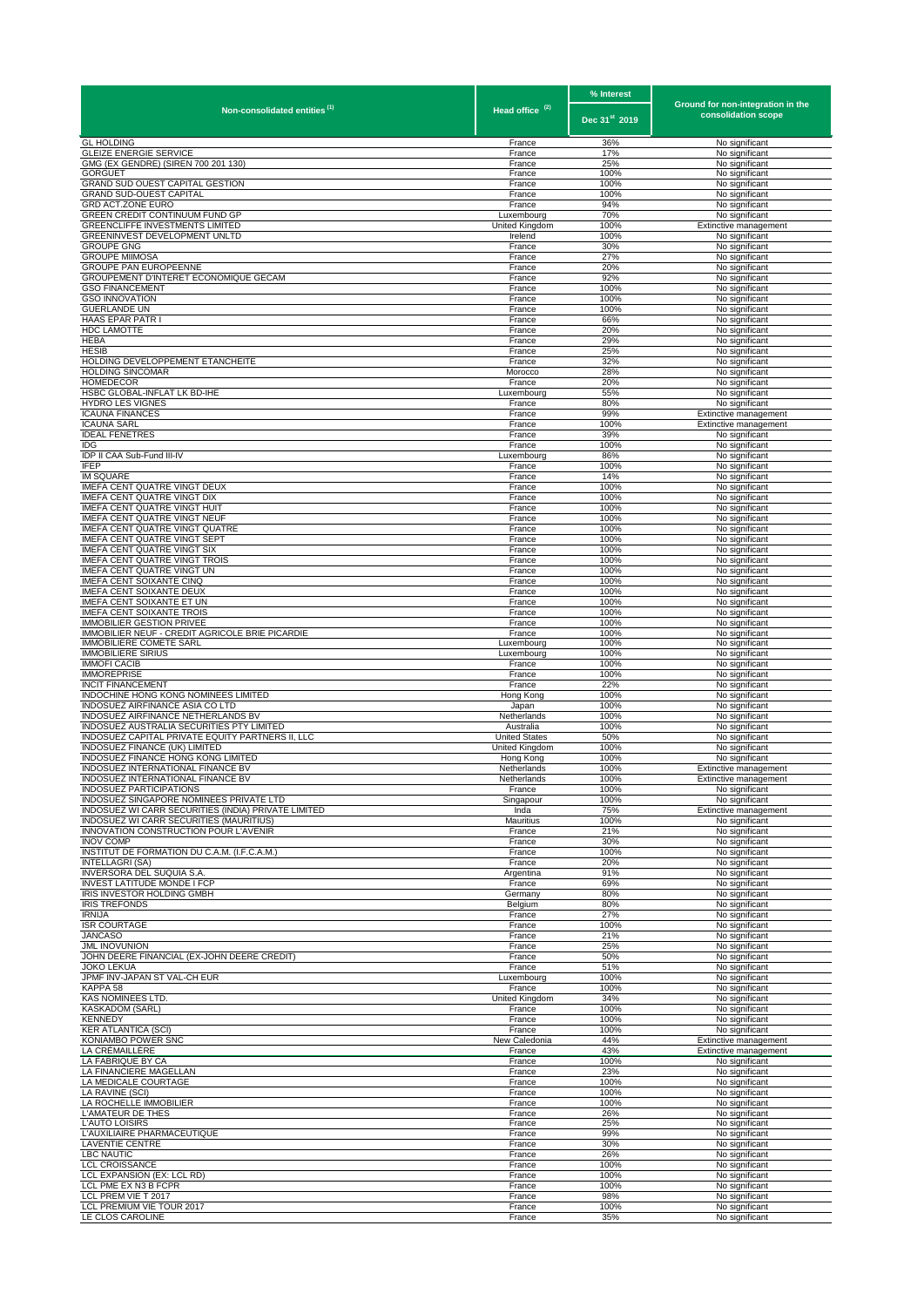|                                                                          |                                 | % Interest    | Ground for non-integration in the       |
|--------------------------------------------------------------------------|---------------------------------|---------------|-----------------------------------------|
| Non-consolidated entities <sup>(1)</sup>                                 | Head office <sup>(2)</sup>      | Dec 31st 2019 | consolidation scope                     |
| LE CLOS SAINT VINCENT                                                    | France                          | 100%          | No significant                          |
| LE DOMAINE DE MONTMARTRE                                                 | France                          | 100%          | No significant                          |
| LE PERTUIS<br>LE VILLAGE BY CA                                           | France<br>France                | 100%<br>100%  | No significant<br>No significant        |
| Le Village by CA Alpes Provence                                          | France                          | 90%           | No significant                          |
| LE VILLAGE BY CA DES SAVOIE<br>LE VILLAGE BY CA LHL                      | France<br>France                | 95%<br>100%   | No significant<br>No significant        |
| LE VILLAGE BY CA MILANO SRL                                              | Italy                           | 87%           | No significant                          |
| LE VILLAGE BY CA PARIS                                                   | France                          | 100%          | No significant                          |
| LE VILLAGE BY CA PCA<br>LE VILLAGE BY CA REUNION                         | France<br>France                | 100%<br>100%  | No significant<br>No significant        |
| LE VILLAGE BY CA TOULOUSE 31                                             | France                          | 100%          | No significant                          |
| LES DOMAINES DE LA CONVENANCE<br><b>LES FEVRIERS</b>                     | France<br>France                | 100%<br>33%   | No significant<br>No significant        |
| LES JARDINS DU SUD                                                       | France                          | 45%           | No significant                          |
| LES JARDINS DU VAL D'AURON                                               | France                          | 50%           | No significant                          |
| LES PALMIERS DU PETIT PEROU (SCI)<br>LES PATIOS DE CHANTACO              | France<br>France                | 100%<br>100%  | No significant<br>No significant        |
| LES PINS GALANTS SARL                                                    | France                          | 100%          | No significant                          |
| LES QUAIS RIVE GAUCHE (SCI)                                              | France                          | 100%          | No significant                          |
| <b>LES ROCHES</b><br><b>LES SABLES</b>                                   | France<br>France                | 50%<br>100%   | No significant<br>No significant        |
| LES TERRES NOIRES                                                        | France                          | 100%          | No significant                          |
| LES TOURTERELLES (SASU)<br><b>LESICA</b>                                 | France<br>France                | 100%<br>100%  | Extinctive management<br>No significant |
| LIEUTAUD TRANSACTION                                                     | France                          | 100%          | No significant                          |
| LILLE INVESTISSEMENT BELGIQUE                                            | Belgium                         | 25%           | No significant                          |
| <b>LIMOUSIN TV</b><br>LINK INTERNATIONAL EMPLOYEES                       | France<br>France                | 21%<br>100%   | No significant<br>No significant        |
| <b>LINXO</b>                                                             | France                          | 30%           | No significant                          |
| <b>LITHOS FCP</b>                                                        | France                          | 100%          | No significant                          |
| <b>LOCATELLI FINANCES</b><br><b>LOCPAR</b>                               | France<br>France                | 22%<br>100%   | No significant<br>No significant        |
| LOGITRADE HOLDING                                                        | France                          | 37%           | No significant                          |
| LONGCHAMP MONTEVIDEO<br><b>LOREKAM</b>                                   | France<br>France                | 100%<br>90%   | No significant                          |
| LOUVOIS PLACEMENT                                                        | France                          | 70%           | No significant<br>No significant        |
| LRP                                                                      | Luxembourg                      | 70%           | No significant                          |
| <b>LSP HOLDINGS LIMITED</b><br>LU0211301337 AXA IM FIIS-US CO INT B-AHED | Isle of Man<br>Luxembourg       | 100%<br>100%  | No significant<br>No significant        |
| LUMINVEST                                                                | France                          | 40%           | No significant                          |
| LUXCELLENCE MANAGEMENT COMPANY S.A                                       | Luxembourg                      | 70%           | No significant                          |
| <b>LYNC</b><br>MADININA CREANCES                                         | France<br>France                | 33%<br>100%   | No significant<br>No significant        |
| <b>MAESTRO</b>                                                           | France                          | 30%           | No significant                          |
| MAISON D'ASCLEPIOS                                                       | France                          | 24%           | No significant                          |
| MAN CG I EUR C<br>METEORE ALCALA SL                                      | Luxembourg<br>Spain             | 41%<br>51%    | No significant<br>No significant        |
| METEORE GREECE SA                                                        | Greece                          | 51%           | No significant                          |
| METEORE ITALY SRL<br>METHAGRI 32                                         | Italy<br>France                 | 100%<br>22%   | No significant<br>No significant        |
| MFS MER-EMERG MARK DB-IH2EUR                                             | Luxembourg                      | 93%           | No significant                          |
| <b>MINERES SAS</b><br>MIRABAUD CONV BD EUR                               | France                          | 23%           | No significant                          |
| MONCEAU INVESTMENTS LIMITED                                              | France<br><b>United Kingdom</b> | 64%<br>100%   | No significant<br>No significant        |
| MONCEAU SERVICES SARL                                                    | France                          | 100%          | No significant                          |
| MONTBELLIARDE JURA<br><b>MONTS FRANCO SUISSE</b>                         | France<br>France                | 20%<br>25%    | No significant<br>No significant        |
| MUSICA BAIL (GIE)                                                        | France                          | 50%           | No significant                          |
| MUZINICH SHDUR-HIYLD-HD-EU-I<br><b>NAKAMA</b>                            | Irelend<br>France               | 85%<br>23%    | No significant<br>No significant        |
| NARCISSE HOLDING BELGIQUE SA                                             | Belaium                         | 100%          | No significant                          |
| <b>NDFI CREDIT</b><br><b>NDFI PATRIMOINE</b>                             | France                          | 100%          | No significant                          |
| NEIGE ET SOLEIL VDSP                                                     | France<br>France                | 100%<br>100%  | No significant<br>No significant        |
| NEUF COMMERCIALISATION CREDIT AGRICOLE BRIE PICARDIE                     | France                          | 100%          | No significant                          |
| NEXT ESTATE INC.FD III S.C.S.SIC.-FIS-A<br>NIORT'UP                      | Luxembourg<br>France            | 100%<br>100%  | No significant<br>No significant        |
| NMP CHASSELOUP                                                           | France                          | 100%          | No significant                          |
| NMP IMMO                                                                 | France                          | 100%          | No significant                          |
| <b>NMP VANEAU</b><br><b>NOBINVEST</b>                                    | France<br>France                | 100%<br>30%   | No significant<br>No significant        |
| NORD EST DEVELOPPEMENT                                                   | France                          | 100%          | Extinctive management                   |
| <b>NORD EST PARTENAIRES</b>                                              | France                          | 100%<br>100%  | Extinctive management                   |
| NORD EST PROTECTION & ASSISTANCE<br>NORDEA 1 US CORP BND-HAI EUR         | France<br>Luxembourg            | 99%           | No significant<br>No significant        |
| NORMANDIE HORIZON                                                        | France                          | 30%           | No significant                          |
| NORMANDIE SEINE IMMOBILIER(EX NST)<br>NOUVELLES SYLPHIDES GESTION        | France<br>France                | 100%<br>50%   | No significant<br>No significant        |
| <b>NOVAPARC</b>                                                          | France                          | 100%          | No significant                          |
| NUOVA MADONNINA S.P.A. IN LIQUIDAZIONE<br><b>OCEAN'IC</b>                | Italy<br>France                 | 87%<br>74%    | Extinctive management<br>No significant |
| OCTAVIA FINANCE OUTREMER                                                 | France                          | 35%           | No significant                          |
| <b>OIC PARTNERS</b>                                                      | France                          | 41%           | No significant                          |
| OLAZABAL Y HUARTE<br>OMNES EXPANSION (EX-CAPE RE)                        | Spain<br>France                 | 25%<br>100%   | No significant<br>No significant        |
| OPCI CAA COMMERCES 2                                                     | France                          | 100%          | No significant                          |
| OPCI LAPILLUS 1 SPPICAV                                                  | France                          | 50%           | Extinctive management                   |
| OPCI RIVER OUEST<br><b>OPCIMMO</b>                                       | France<br>France                | 100%<br>100%  | Extinctive management<br>No significant |
| OPCIMMO -OPC.VIE-5D                                                      | France                          | 100%          | No significant                          |
| <b>OPTISANTIS</b><br>ORGANISATION ECONOMIQUE DU COGNAC                   | France<br>France                | 77%<br>23%    | No significant<br>No significant        |
| P.A. CHAMPIGNY B                                                         | France                          | 49%           | No significant                          |
| PACIFICA GRESILLONS                                                      | France                          | 100%          | No significant                          |
| <b>PANORAMIC</b><br>PAPERSIGN GROUP                                      | France<br>France                | 100%<br>20%   | No significant<br>Extinctive management |
| PATRI IMMO                                                               | France                          | 100%          | No significant                          |
| <b>PATRICONTI</b>                                                        | France                          | 100%          | No significant                          |
| PATRIMOINALE DES ARDENNES<br>PATRIMOINE PIERRE                           | France<br>France                | 25%<br>100%   | No significant<br>No significant        |
| PATRIMOINE SQUARE HABITAT                                                | France                          | 100%          | No significant                          |
| <b>PATRIMONO</b><br>PBH (UK) LTD                                         | France<br>United Kingdom        | 100%<br>100%  | No significant<br>Extinctive management |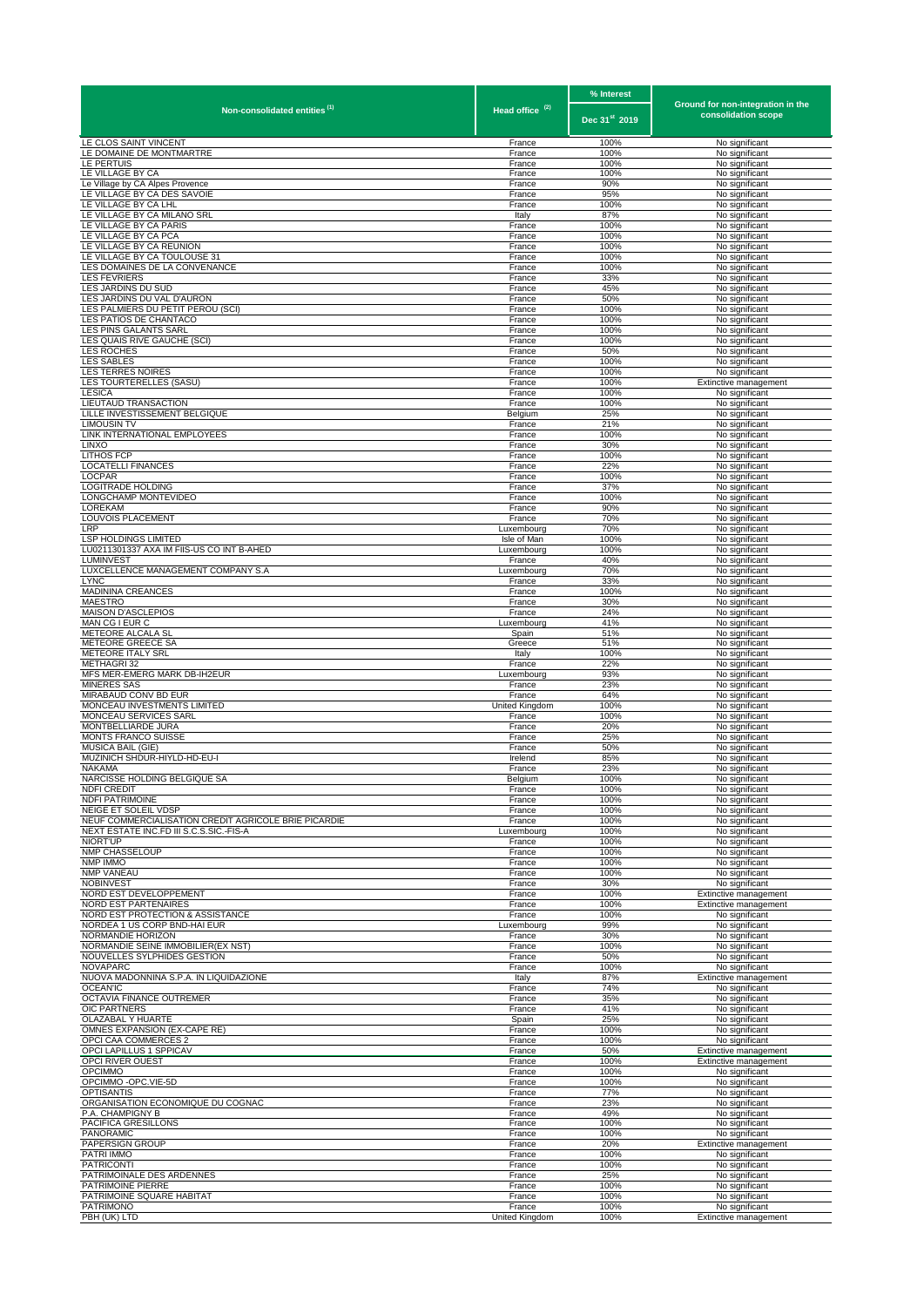| Non-consolidated entities <sup>(1)</sup>                                      |                            | % Interest                | Ground for non-integration in the |
|-------------------------------------------------------------------------------|----------------------------|---------------------------|-----------------------------------|
|                                                                               | Head office <sup>(2)</sup> | Dec 31 <sup>st</sup> 2019 | consolidation scope               |
| PBH PROPERTIES LTD                                                            | United Kingdom             | 100%                      | Extinctive management             |
| PERFORM SPIRIT INDUSTRY                                                       | France                     | 25%                       | No significant                    |
| PHYGITAL                                                                      | France                     | 22%                       | No significant                    |
| PICTET EUR SHRTRM HI YD-IIE                                                   | Luxembourg                 | 59%                       | No significant                    |
| PLEIN SOLEIL                                                                  | France                     | 31%                       | No significant                    |
| PLEINCHAMP                                                                    | France                     | 100%                      | No significant                    |
| PORTIM'PG                                                                     | France                     | 100%                      | No significant                    |
| POUMRAU                                                                       | France                     | 100%                      | No significant                    |
| PREDICA ISR EUROPE (FCP)                                                      | France                     | 100%                      | No significant                    |
| PREDICA ISR MONDE (FCP)                                                       | France                     | 100%                      | No significant                    |
| PREDIREC FILO                                                                 | France                     | 50%                       | No significant                    |
| PREDIWATT                                                                     | France                     | 100%                      | No significant                    |
| PRESTHOGER                                                                    | France                     | 100%                      | No significant                    |
| PREVISEO OBSEQUES (EX-FEDER 02)                                               | France                     | 100%                      | No significant                    |
| PRIEURE DE MEYNEY                                                             | France                     | 100%                      | No significant                    |
| PRO-DEVELOPPEMENT                                                             | France                     | 27%                       | No significant                    |
| PRODREOS                                                                      | France                     | 50%                       | No significant                    |
| PROGICA S.A.S.                                                                | France                     | 100%                      | No significant                    |
| PROIM (SNC)                                                                   | France                     | 100%                      | No significant                    |
| PROJENOR                                                                      | France                     | 98%                       | Extinctive management             |
| <b>PROJENOR Belgique</b>                                                      | Belgium                    | 100%                      | Extinctive management             |
| QS1000001020 PREDICARE SARL                                                   | Luxembourg                 | 100%                      | Extinctive management             |
| QUARTIERS DES ARTS                                                            | France                     | 35%                       | No significant                    |
| RABELAIS SNC                                                                  | France                     | 100%                      | No significant                    |
| REMENHAM HILL HOLDING BV                                                      | Netherlands                | 100%                      | No significant                    |
| RESTAGRI                                                                      | France                     | 66%                       | No significant                    |
| RIE BOUCHAYER VIALLET                                                         | France                     | 40%                       | No significant                    |
| RMF HOLDING(EX- SIGMA 29)                                                     | France                     | 100%                      | No significant                    |
| ROUBAIX CHAPLIN                                                               | France                     | 50%                       | No significant                    |
| ROZENBAL GROUPE                                                               | France                     | 34%                       | No significant                    |
| S.A. D'ECONOMIE MIXTE DE DROCOURT                                             | France                     | 25%                       | No significant                    |
| S.C.I METROPOLIS                                                              | Monaco                     | 100%                      | No significant                    |
| S.C.I. LE MANET                                                               | France                     | 100%                      | No significant                    |
| C.I. LES BERCEAUX                                                             | France                     | 100%                      | No significant                    |
| C.I. MANET HEBERGEMENT                                                        | France                     | 100%                      | No significant                    |
| S.C.I. SAINTE CROIX                                                           | France                     | 100%                      | No significant                    |
| SA TESCA                                                                      | France                     | 49%                       | No significant                    |
| SABLES D'OLONNE                                                               | France                     | 100%                      | No significant                    |
| SACAM FIA-NET EUROPE (EX SACAM PERSPECTIVES)                                  | France                     | 100%                      | No significant                    |
| SACAM MACHINISME SAS                                                          | France                     | 100%                      | No significant                    |
| SAFER AQUITAINE ATLANTIQUE                                                    | France                     | 29%                       | No significant                    |
| SAFER AUVERGNE RHONE-ALPES<br>SAFER DU CENTRE                                 | France<br>France           | 23%                       | No significant                    |
| SAFER HAUTS DE FRANCE                                                         | France                     | 30%<br>24%                | No significant<br>No significant  |
| SAFER ILE DE FRANCE                                                           | France                     | 31%                       | No significant                    |
| SAFER OCCITANIE (SOCIETE AMENAGEMENT FONCIER ET ETABLISSEMENT RURAL OCCITANIE | France                     | 24%                       | No significant                    |
| SAFER PAYS DE LA LOIRE                                                        | France                     | 26%                       | No significant                    |
| SAFER POITOU CHARENTES                                                        | France                     | 22%                       | No significant                    |
| SAINT LUC INVESTISSEMENT                                                      | France                     | 100%                      | No significant                    |
| SAINTONGE DEVELOPPEMENT                                                       | France                     | 87%                       | No significant                    |
| SAINTONGE IMMOBILIER                                                          | France                     | 100%                      | No significant                    |
| SAMMAS                                                                        | France                     | 49%                       | No significant                    |
| SAN GENESIO IMMOBILIARE S.P.A.                                                | Italy                      | 87%                       | No significant                    |
| SAN GIORGIO IMMOBILIARE SRL                                                   | Italy                      | 87%                       | No significant                    |
| SAN PIERO IMMOBILIARE SRL                                                     | Italy                      | 87%                       | No significant                    |
| SARL CIC                                                                      | France                     | 76%                       | No significant                    |
| SARL DE L'EPINOY                                                              | France                     | 35%                       | No significant                    |
| SARL INSTALLATIO MAINTENANCE ET MONETIQUE                                     | France                     | 100%                      | No significant                    |
| SARL PORTIMMO                                                                 | France                     | 100%                      | No significant                    |
| SAS BERCY DEVELOPPEMENT                                                       | France                     | 100%                      | No significant                    |
| <b>SAS BERCY TRANSACTION</b>                                                  | France                     | 100%                      | No significant                    |
| SAS CB3                                                                       | France                     | 25%                       | No significant                    |
| SAS COPRO                                                                     | France                     | 100%                      | No significant                    |
| SAS CREDIT AGRICOLE CENTRE LOIRE PROMOTION                                    | France                     | 100%                      | No significant                    |
| SAS DOMAINE DE LA SABLONNIERE                                                 | France                     | 100%                      | No significant                    |
| SAS GIBAUDERIE                                                                | France                     | 100%                      | No significant                    |
| <b>SAS HORTI FINANCE</b>                                                      | France                     | 10%                       | No significant                    |
| SAS KMO                                                                       | France                     | 25%                       | No significant                    |
| SAS LE VILLAGE BY CA ROUEN VALLEE DE SEINE                                    | France                     | 100%                      | No significant                    |
| SAS LES 2M                                                                    | France                     | 100%                      | No significant                    |
| SAS LOUVRESSES DEVELOPMENT                                                    | France                     | 46%                       | No significant                    |
| <b>SAS MIROMESNIL</b>                                                         | France                     | 100%                      | No significant                    |
| SAS NORMANDIE SEINE IMMOBILIER                                                | France                     | 100%                      | No significant                    |
| <b>SAS OFELIA</b>                                                             | France                     | 33%                       | No significant                    |
| SAS PL Immobilier                                                             | France                     | 70%                       | No significant                    |
| SAS SEGUR                                                                     | France                     | 100%                      | No significant                    |
| SAS SIGNE                                                                     | France                     | 100%                      | No significant                    |
| SAS SOCIÉTÉ IMMOBILIÈRE CLAUDE DECAEN                                         | France                     | 100%                      | No significant                    |
| SAS SOLAIRE TP                                                                | France                     | 35%                       | No significant                    |
| SAS SQUARE HABITAT PROVENCE COTE D'AZUR (EX-AGENCE DE LA RIVIERA SAS)         | France                     | 100%                      | No significant                    |
| SAS SQUARE HABITAT RIVAGES IMMOBILIER                                         | France                     | 100%                      | No significant                    |
| SAS SUD MED IMMOBILIER                                                        | France                     | 100%                      | No significant                    |
| SAS Sud Med Roussillon                                                        | France                     | 100%                      | No significant                    |
| SAS VILLAGE BY CA CHATEAUROUX                                                 | France                     | 100%                      | No significant                    |
| SAS VILLE DU BOIS INVEST                                                      | France                     | 49%                       | No significant                    |
| SC BLAIGNAN<br>SC GRAND PUY DUCASSE                                           | France                     | 100%<br>100%              | No significant                    |
| SC INVESTISSEMENT ET DE PARTICIPATION 3                                       | France<br>France           | 100%                      | No significant<br>No significant  |
| SCHRODER INTL EURPN L/C-CAC                                                   | Luxembourg                 | 91%                       | No significant                    |
| SCHRODER ISF ALT RSK PR-EHCA                                                  | Luxembourg                 | 100%                      | No significant                    |
| SCI 106 BD GENERAL DE GAULLE                                                  | France                     | 100%                      | No significant                    |
| SCI 11-13 COURS DU XXX JUILLET                                                | France                     | 100%                      | No significant                    |
| SCI 3-5 BIS BOULEVARD DIDEROT                                                 | France                     | 99%                       | No significant                    |
| <b>SCI ACADEMIE MONTROUGE</b>                                                 | France                     | 50%                       | No significant                    |
| SCI ACTIPOLE NORD                                                             | France                     | 100%                      | No significant                    |
| SCI AGRICOLE DE L'ILE DE FRANCE                                               | France                     | 100%                      | No significant                    |
| SCI AGRICOLE DE TREHORNEC                                                     | France                     | 30%                       | No significant                    |
| SCI ALLIANCE 10                                                               | France                     | 50%                       | No significant                    |
| SCI ALPINIA                                                                   | France                     | 100%                      | No significant                    |
| SCI ALTA CARRE DE SOIE<br><b>SCI AMARANTE</b>                                 | France                     | 50%                       | No significant                    |
| SCI ATLANTICA CREDIT AGRICOLE                                                 | France                     | 100%                      | No significant                    |
|                                                                               | France                     | 100%                      | No significant                    |
| <b>SCI BERCY VILLIOT</b>                                                      | France                     | 100%                      | No significant                    |
| SCI Bleu Résidence Perpignan                                                  | France                     | 35%                       | No significant                    |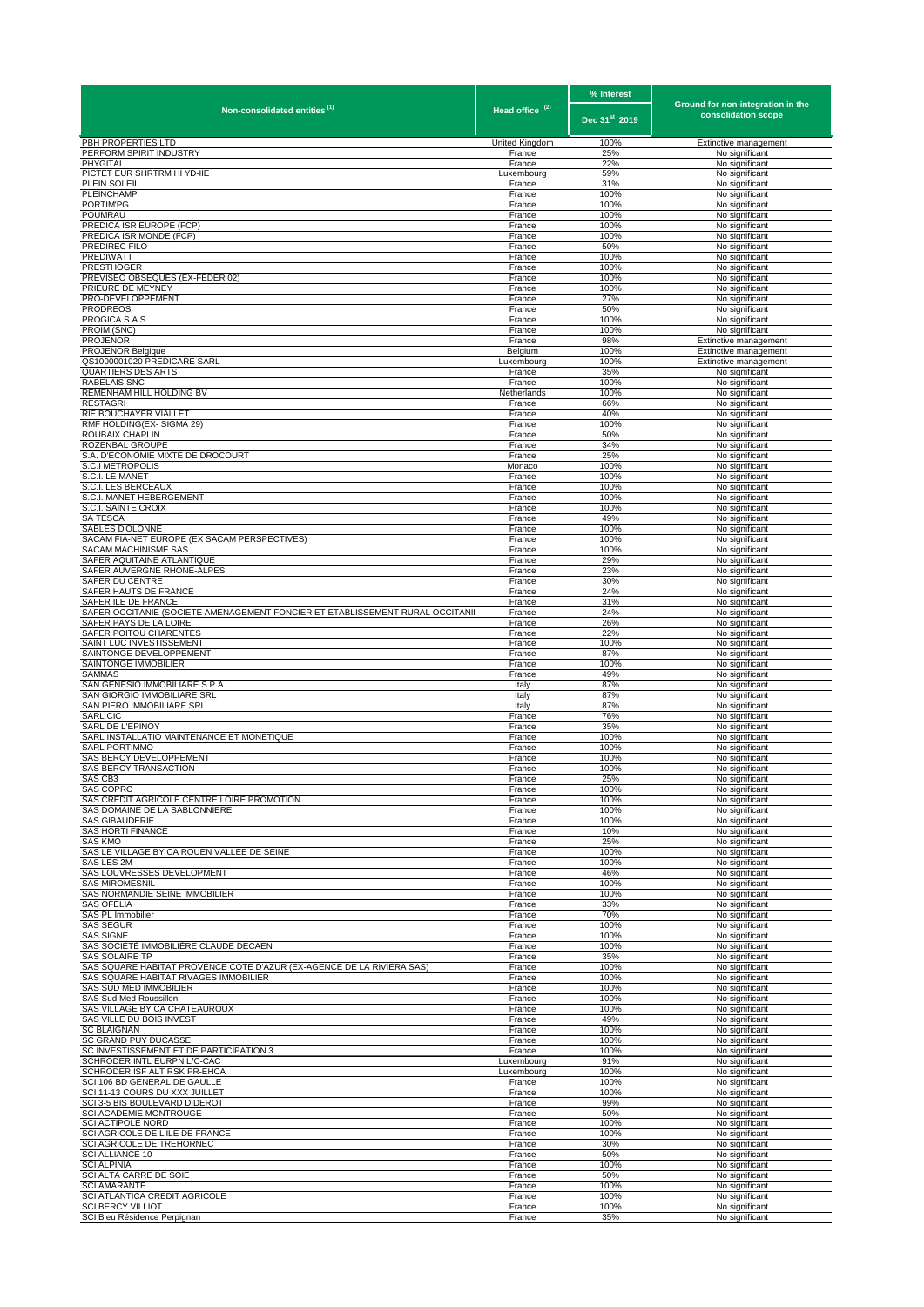|                                                                                |                            | % Interest                | Ground for non-integration in the |
|--------------------------------------------------------------------------------|----------------------------|---------------------------|-----------------------------------|
| Non-consolidated entities <sup>(1)</sup>                                       | Head office <sup>(2)</sup> | Dec 31 <sup>st</sup> 2019 | consolidation scope               |
| <b>SCI BOIS SAUVAGE</b>                                                        | France                     | 100%                      | No significant                    |
| SCI BRIE PICARDIE CHESSY LOGEMENTS<br>SCI CA RUN DEVELOPPEMENT                 | France<br>France           | 100%<br>100%              | No significant<br>No significant  |
| SCI CAIDF2019 JOUFFROY D ABBANS                                                | France                     | 100%                      | No significant                    |
| SCI CAIDF2019 PLACE BRETEUIL                                                   | France                     | 100%                      | No significant                    |
| SCI CAM DU LIBOURNAIS<br>SCI CAM SOCIÉTÉ IMMOBILIÈRE DU CRÉDIT AGRICOLE MUTUEL | France<br>France           | 93%<br>98%                | No significant<br>No significant  |
| SCI CAMPG LA GALIOTTE                                                          | France                     | 100%                      | No significant                    |
| <b>SCI CANNELLE</b><br><b>SCI CHALLANS</b>                                     | France<br>France           | 100%<br>100%              | No significant<br>No significant  |
| SCI CHAMPFLEURY II                                                             | France                     | 100%                      | No significant                    |
| <b>SCI CHAMPS YLANG</b>                                                        | France                     | 100%                      | No significant                    |
| SCI CHÂTEAU DE CASTELNOU<br><b>SCI COCCINELLE</b>                              | France<br>France           | 100%<br>100%              | No significant<br>No significant  |
| SCI CREDIT AGRICOLE SUD MEDITERRANEE                                           | France                     | 100%                      | No significant                    |
| SCI DAMAS HEDER<br>SCI DE KERANGUEN                                            | France<br>France           | 50%<br>100%               | No significant<br>No significant  |
| SCI DE LA FRATERNITE                                                           | France                     | 100%                      | No significant                    |
| SCI DE LA SELLE                                                                | France                     | 55%                       | No significant                    |
| SCI DE LA VERDERIE<br>SCI DE L'ECOUTE S'IL PLEUT                               | France<br>France           | 100%<br>100%              | No significant<br>No significant  |
| <b>SCI DE L'HYVETTE</b>                                                        | France                     | 90%                       | No significant                    |
| SCI DU 2 RUE GOIN                                                              | France                     | 20%                       | No significant                    |
| SCI DU BD DE METZ<br>SCI DU CREDIT AGRICOLE DE LA REUNION                      | France<br>France           | 100%<br>100%              | No significant<br>No significant  |
| SCI DU DOMAINE DE JONQUIERES                                                   | France                     | 86%                       | No significant                    |
| SCI DU MAS                                                                     | France                     | 99%                       | No significant                    |
| <b>SCI DUPLAA</b><br><b>SCI ESCULAPE</b>                                       | France<br>France           | 100%<br>100%              | No significant<br>No significant  |
| <b>SCI FEDERIMMO</b>                                                           | France                     | 40%                       | No significant                    |
| <b>SCI FUTURE WAY</b>                                                          | France                     | 45%                       | No significant                    |
| <b>SCI GRAND SUD</b><br>SCI GRANDE VERRIERE                                    | France<br>France           | 100%<br>100%              | No significant<br>No significant  |
| SCI HIBISCUS                                                                   | France                     | 100%                      | No significant                    |
| <b>SCI HINCMAR</b><br><b>SCI HOLDING STRATEGE</b>                              | France<br>France           | 100%<br>100%              | No significant<br>No significant  |
| SCI HOME AND CO                                                                | France                     | 100%                      | No significant                    |
| SCI IMEFA 151                                                                  | France                     | 100%                      | No significant                    |
| SCI IMEFA 152<br>SCI IMEFA 153                                                 | France<br>France           | 100%<br>100%              | No significant<br>No significant  |
| SCI IMEFA 180                                                                  | France                     | 100%                      | No significant                    |
| SCI IMEFA 45                                                                   | France                     | 100%                      | No significant                    |
| SCI IMEFA 49                                                                   | France                     | 100%                      | No significant                    |
| SCI IMEFA 50<br>SCI IMEFA 53                                                   | France<br>France           | 100%<br>100%              | No significant<br>No significant  |
| SCI IMEFA 66                                                                   | France                     | 100%                      | No significant                    |
| SCI IMEFA VELIZY<br>SCI IMMOCAM 47                                             | France                     | 56%                       | No significant                    |
| SCI JASMIN                                                                     | France<br>France           | 99%<br>100%               | No significant<br>No significant  |
| SCI JULES GUESDE                                                               | France                     | 100%                      | No significant                    |
| SCI LA GRENOUILLE<br>SCI LA LEVEE                                              | France<br>France           | 100%<br>100%              | No significant<br>No significant  |
| SCI LA MAISON DES PROFESSIONS LIBERALES IF                                     | France                     | 99%                       | No significant                    |
| SCI LANTANA<br><b>SCI LASBARADES</b>                                           | France<br>France           | 100%<br>100%              | No significant<br>No significant  |
| SCI LE CARROUSEL                                                               | France                     | 100%                      | No significant                    |
| SCI LE CEDRE BLEU                                                              | France                     | 20%                       | No significant                    |
| SCI LE CLOS WESTEEL<br>SCI LE GRAND BLEU                                       | France<br>France           | 20%<br>100%               | No significant<br>No significant  |
| <b>SCI LE MAESTRO</b>                                                          | France                     | 20%                       | No significant                    |
| <b>SCI LE TAMARINIER</b><br>SCI LECONTE DE LISLE                               | France<br>France           | 100%<br>100%              | No significant<br>No significant  |
| SCI LES GOUTS D'ICI                                                            | France                     | 100%                      | No significant                    |
| SCI LES GRANDS PLANCHANTS                                                      | France                     | 100%                      | No significant                    |
| SCI LES HAUTS DE CHANTELOUP<br><b>SCILES PALMIERS BLEUS</b>                    | France<br>France           | 50%<br>70%                | No significant<br>No significant  |
| <b>SCI LES PLATANES</b>                                                        | France                     | 25%                       | No significant                    |
| <b>SCI MACH</b>                                                                | France                     | 100%                      | No significant                    |
| <b>SCI MARCEAU</b><br>SCI MASCARIN                                             | France<br>France           | 20%<br>70%                | No significant<br>No significant  |
| <b>SCI MONOI</b>                                                               | France                     | 33%                       | No significant                    |
| <b>SCI MONTAIGNE</b>                                                           | France                     | 100%                      | No significant                    |
| SCI MONTPARNASSE COTENTIN<br>SCI NEW VELIZY                                    | France<br>France           | 100%<br>100%              | No significant<br>No significant  |
| SCI PAILLE EN QUEUE                                                            | France                     | 100%                      | No significant                    |
| SCI PALMIERS DE MONTGAILLARD<br>SCI PATRIMMOB                                  | France<br>France           | 100%<br>100%              | No significant<br>No significant  |
| <b>SCI PATRIS</b>                                                              | France                     | 70%                       | Extinctive management             |
| <b>SCI PORTIMSERVIEZ</b>                                                       | France                     | 100%                      | No significant                    |
| <b>SCI ROND POINT</b><br>SCI RUE DE LA PROVIDENCE                              | France<br>France           | 100%<br>20%               | No significant<br>No significant  |
| <b>SCI SAINT MARTIN</b>                                                        | France                     | 21%                       | No significant                    |
| SCI SAINTE BARBE                                                               | France                     | 100%                      | No significant                    |
| SCI SEGUR<br><b>SCI SEGUR 2</b>                                                | France<br>France           | 92%<br>100%               | No significant<br>No significant  |
| SCI SUD II                                                                     | France                     | 100%                      | No significant                    |
| SCI TOTOROZA 3                                                                 | France                     | 100%                      | No significant                    |
| SCI TROIS RIVIERES<br>SCI VALPEYROUSE                                          | France<br>France           | 100%<br>100%              | No significant<br>No significant  |
| <b>SCI VEGELIA</b>                                                             | France                     | 100%                      | No significant                    |
| SEA BRIDGE FINANCE LIMITED                                                     | Isle of Man                | 50%                       | No significant                    |
| <b>SEA DEV</b><br><b>SELF INVEST</b>                                           | France<br>France           | 24%<br>39%                | No significant<br>No significant  |
| SEMIOS                                                                         | France                     | 27%                       | No significant                    |
| SEPAC                                                                          | France                     | 13%                       | No significant                    |
| SEQUOIA SOUSCRIPTION INTERNATIONAL SAR<br>SERCHIM HOLDING                      | France<br>France           | 100%<br>29%               | No significant<br>No significant  |
| <b>SGA SERVICES SA</b>                                                         | Luxembourg                 | 100%                      | No significant                    |
| SHARING INTERNATIONAL EMPLOYEES<br>SIBC                                        | France                     | 100%<br>100%              | No significant                    |
| SICS                                                                           | France<br>France           | 50%                       | No significant<br>No significant  |
| SICSA S.A. (EN LIQUIDATION)                                                    | Argentina                  | 100%                      | No significant                    |
| Sidel<br>SIGMA 27 (EX LION PARTICIPATIONS 8)                                   | France<br>France           | 50%<br>100%               | No significant<br>No significant  |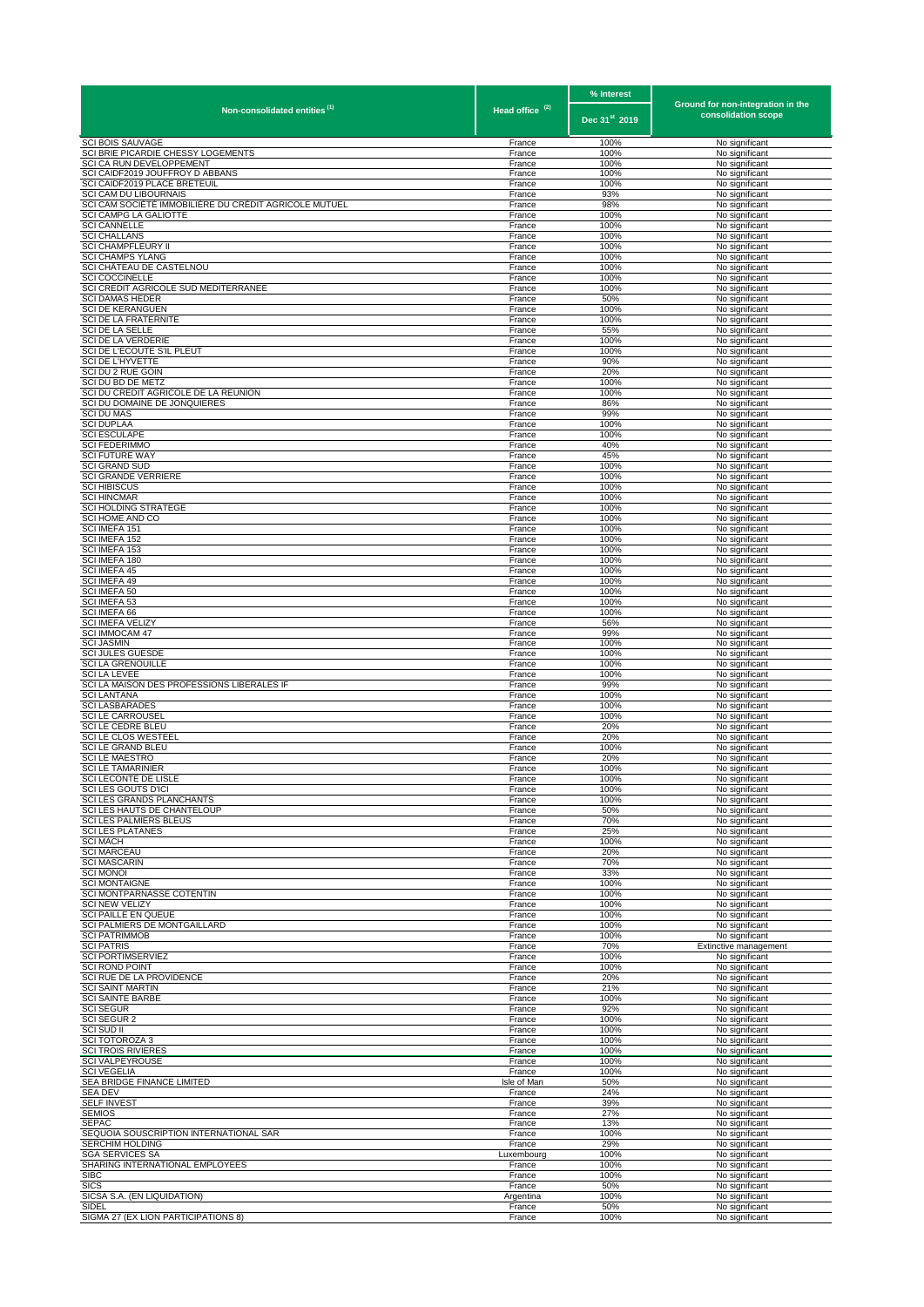|                                                                                                                                       |                            | % Interest                | Ground for non-integration in the       |
|---------------------------------------------------------------------------------------------------------------------------------------|----------------------------|---------------------------|-----------------------------------------|
| Non-consolidated entities <sup>(1)</sup>                                                                                              | Head office <sup>(2)</sup> | Dec 31 <sup>st</sup> 2019 | consolidation scope                     |
| SIGMA 45                                                                                                                              | France                     | 100%                      | No significant                          |
| SIGMA 47<br>SIGMA 48                                                                                                                  | France<br>France           | 100%<br>100%              | No significant                          |
| SIGMA INVESTISSEMENT 39 (EX SIGMA 39)                                                                                                 | France                     | 100%                      | No significant<br>No significant        |
| SIGMA INVESTISSEMENT 40 (EX SIGMA 40)                                                                                                 | France                     | 100%                      | No significant                          |
| SIGMA INVESTISSEMENT 41 (EX SIGMA 41)<br>SIGMA INVESTISSEMENT 42 (EX SIGMA 42)                                                        | France<br>France           | 100%<br>100%              | No significant<br>No significant        |
| SIGMA INVESTISSEMENT 43 (EX SIGMA 43)                                                                                                 | France                     | 100%                      | No significant                          |
| SIGMA INVESTISSEMENT 44 (EX SIGMA 44)                                                                                                 | France                     | 100%                      | No significant                          |
| SLIDERS S.R.L<br><b>SNC ACACIA</b>                                                                                                    | Italy<br>France            | 87%<br>100%               | No significant<br>No significant        |
| <b>SNC AGAVE</b>                                                                                                                      | France                     | 100%                      | No significant                          |
| <b>SNC AMBAVILLE</b><br><b>SNC ARCHIMEDE</b>                                                                                          | France<br>France           | 100%<br>70%               | Extinctive management<br>No significant |
| <b>SNC ARDISIE</b>                                                                                                                    | France                     | 100%                      | No significant                          |
| <b>SNC BANIAN</b>                                                                                                                     | France                     | 100%                      | No significant                          |
| SNC BENJOIN<br><b>SNC CAMELIA</b>                                                                                                     | France<br>France           | 100%<br>100%              | No significant<br>No significant        |
| <b>SNC DAHLIA</b>                                                                                                                     | France                     | 100%                      | No significant                          |
| <b>SNC FILAOS</b><br>SNC KALANCHOE                                                                                                    | France<br>France           | 100%<br>100%              | No significant<br>No significant        |
| <b>SNC MARSEILLE MICHELET</b>                                                                                                         | France                     | 100%                      | No significant                          |
| <b>SNC MORGANE</b>                                                                                                                    | France                     | 100%                      | No significant                          |
| SNC MYRTE<br>SNC OCEANE                                                                                                               | France<br>France           | 100%<br>70%               | No significant<br>No significant        |
| <b>SNC PAPANGUE</b>                                                                                                                   | France                     | 100%                      | No significant                          |
| SNC POQUELIN BAIL<br><b>SNC POURPIER</b>                                                                                              | France<br>France           | 100%<br>100%              | No significant                          |
| <b>SNC SALANGANE</b>                                                                                                                  | France                     | 100%                      | No significant<br>No significant        |
| SOC AMENAG FONCIER ET RURAL DE CORSE                                                                                                  | France                     | 21%                       | No significant                          |
| SOC EXPLOITATION AGENCE ATLANTA<br>SOCADIF GESTION                                                                                    | France<br>France           | 51%<br>100%               | No significant<br>No significant        |
| <b>SOCAFIM</b>                                                                                                                        | France                     | 100%                      | Extinctive management                   |
| SOCIETA AGRICOLA LE CICOGNE SRI                                                                                                       | Italy                      | 43%                       | No significant                          |
| SOCIETE CIVILE IMMOBILIERE CHAMPAGNE TERTIAIRE<br>SOCIETE CIVILE IMMOBILIERE DE L'OISE                                                | France<br>France           | 100%<br>100%              | No significant<br>No significant        |
| SOCIETE D'AMENAGEMENT FONCIER ET D'ETABLISSEMENT RURAL BOURGOGNE-FRANCHE C                                                            | France                     | 27%                       | No significant                          |
| SOCIETE D'AMENAGEMENT FONCIER ET D'ETABLISSEMENT RURAL GRAND EST<br>SOCIÉTÉ D'AMÉNAGMENT DE LA SAVOIE PATRIMOINE SAVOIE               | France<br>France           | 22%<br>25%                | No significant<br>No significant        |
| SOCIETE DE FINANCEMENT POUR LE MASSIF CENTRAL                                                                                         | France                     | 34%                       | No significant                          |
| SOCIETE DE PRESSE RURALES ET DES TERRITOIRES                                                                                          | France                     | 45%                       | No significant                          |
| SOCIÉTÉ D'ECONOMIE MIXTE IMMOBILIÈRE DE LA VALLÉE DE L'HERS<br>SOCIETE D'EDITION DE PUBLICATIONS AGRICOLES DU LOIRET                  | France<br>France           | 23%<br>23%                | No significant<br>No significant        |
| SOCIETE DES CHAUX HYDRAULIQUES DU LANG-THO                                                                                            | France                     | 100%                      | No significant                          |
| SOCIETE D'EXPLOITATION DU GOLFE DE L'AVESNOIS ET DE MORMAL                                                                            | France                     | 100%                      | No significant                          |
| SOCIETE EUROPEENNE DE MALTERIE<br>SOCIETE FINANCIERE DE COURLANCY                                                                     | France<br>France           | 30%<br>100%               | No significant<br>Extinctive management |
| SOCIÉTÉ FINANCIÈRE VAUGIRARD II                                                                                                       | France                     | 100%                      | Extinctive management                   |
| SOCIETE FONCIERE LYONNAISE IMMOBILIERE (SASU)<br>SOCIETE IMMOBILIERE DE LA SEINE                                                      | France<br>France           | 100%<br>100%              | No significant<br>Extinctive management |
| SOCIETE INDUSTRIELLE DES DIVERSES APPLICATIONS DU CAOUTCHOUC                                                                          | France                     | 37%                       | No significant                          |
| SOCIETE POUR LE FINANCEMENT DE L'HABITAT COOPERATIF                                                                                   | France                     | 69%                       | No significant                          |
| SOCIETE SOPRESA<br>SOFAGRI PARTICIPATIONS                                                                                             | France<br>France           | 50%<br>100%               | No significant<br>No significant        |
| SOFILARO GESTION                                                                                                                      | France                     | 100%                      | No significant                          |
| SOFINORMANDIE<br>SOFIPACA GESTION                                                                                                     | France<br>France           | 100%<br>100%              | No significant<br>No significant        |
| SOLEBA                                                                                                                                | France                     | 100%                      | No significant                          |
| Soleil                                                                                                                                | France                     | 100%                      | No significant                          |
| SPADE INTERNATIONAL EMPLOYEES<br>SPECIFICA                                                                                            | France<br>France           | 100%<br>51%               | No significant<br>No significant        |
| <b>SPV OMBRIERES</b>                                                                                                                  | France                     | 100%                      | No significant                          |
| SQUARE CONNEXION<br>SQUARE COURTAGE                                                                                                   | France                     | 100%<br>100%              | No significant<br>No significant        |
| SQUARE HABITAT 79                                                                                                                     | France<br>France           | 100%                      | No significant                          |
| SQUARE HABITAT ANNECY (EX MW GESTION ET TRANSACTION)                                                                                  | France                     | 100%                      | No significant                          |
| SQUARE HABITAT CENTRE LOIRE (EX INTER FONCIER)<br>SQUARE HABITAT CENTRE OUEST                                                         | France<br>France           | 100%<br>100%              | No significant<br>No significant        |
| SQUARE HABITAT CREDIT AGRICOLE CENTRE FRANCE SAS (EX-CAGI)                                                                            | France                     | 100%                      | No significant                          |
| SQUARE HABITAT CREDIT AGRICOLE TOURRAINE POITOU                                                                                       | France                     | 100%                      | No significant                          |
| SQUARE HABITAT GENEVOIS<br>SQUARE HABITAT IMMO NEUF (EX-CAPP INVEST IMMO)                                                             | France<br>France           | 100%<br>100%              | No significant<br>No significant        |
| SQUARE HABITAT NEUF DES SAVOIE                                                                                                        | France                     | 100%                      | No significant                          |
| SQUARE HABITAT NORD 17<br><b>SQUARE HABITAT OUEST IMMOBILIER</b>                                                                      | France<br>France           | 100%<br>100%              | No significant<br>No significant        |
| SQUARE HABITAT SAVOIE                                                                                                                 | France                     | 100%                      | No significant                          |
| SQUARE HABITAT SUD 17                                                                                                                 | France                     | 100%                      | No significant                          |
| SRA ENERGIE SERVICE<br>STADE REPUBLIQUE                                                                                               | France<br>France           | 90%<br>100%               | No significant<br>No significant        |
| STE BRET D'AMNGMT FCIER ET D'ETT RURAL                                                                                                | France                     | 23%                       | No significant                          |
| STÉ CIVILE DE PORTAGES FORESTIERS ET FONCIERS (S.C.P.F.F.)<br>STÉ COOPÉRATIVE AUXILIAIRE DU CRÉDIT AGRICOLE MUTUEL CENTRE             | France<br>France           | 100%<br>100%              | No significant<br>No significant        |
| STE DE DEVELOPPEMENT DU PORT DE CROUESTY                                                                                              | France                     | 100%                      | No significant                          |
| STÉ DE FINANCT. & DE PARTICIP. PR LE DÉVELOPT DE L'AGRICULTURE (SOFIPAR)                                                              | France                     | 100%                      | No significant                          |
| STÉ D'INDEMNISATIONS RÉGIONALES DU CRÉDIT AGRICOLE (SIRCA SNC)<br>STE FINANCIERE REGIONALE DE PROVENCE, ALPES, COTE D'AZUR (SOFIPACA) | France<br>France           | 96%<br>100%               | No significant<br>No significant        |
| STE IMMOBILIERE DU CREDIT ET DE LA MUTUALITE AGRICOLE                                                                                 | France                     | 50%                       | No significant                          |
| STÉ POUR L'EXPANSION DE L'AGRIC. CÉRÉALIÈRE (AGRICEREALES)<br>STELVIO AGENZIA ASSICURATIVA S.P.A                                      | France<br>Italy            | 38%<br>100%               | No significant<br>No significant        |
| <b>STOCKLY</b>                                                                                                                        | France                     | 25%                       | No significant                          |
| SUD-OUEST TELESURVEILLANCE                                                                                                            | France                     | 30%                       | No significant                          |
| SUPERNOVA INVEST<br>T & C TERROIRS ET CHATEAUX                                                                                        | France<br>France           | 30%<br>100%               | No significant<br>No significant        |
| TALENTS BY CAFC                                                                                                                       | France                     | 100%                      | No significant                          |
| TANGRAM<br>TARANIS                                                                                                                    | France                     | 100%<br>32%               | No significant                          |
| <b>TEDINVEST</b>                                                                                                                      | France<br>France           | 46%                       | No significant<br>No significant        |
| <b>TEMIS AVENIR</b>                                                                                                                   | France                     | 100%                      | No significant                          |
| TERRE D'EUROPE SOCIETE DE CONSEIL POUR L'AMENAGEMENT<br><b>TERRES D'ENERGIE</b>                                                       | France<br>France           | 32%<br>31%                | No significant<br>Extinctive management |
| THE BRIDGE                                                                                                                            | France                     | 23%                       | No significant                          |
| THE INVESTOR'S HOUSE                                                                                                                  | Luxembourg                 | 100%                      | No significant                          |
| THELEME HOLDING<br>TOOKETS COOP                                                                                                       | France<br>France           | 24%<br>100%               | No significant<br>No significant        |